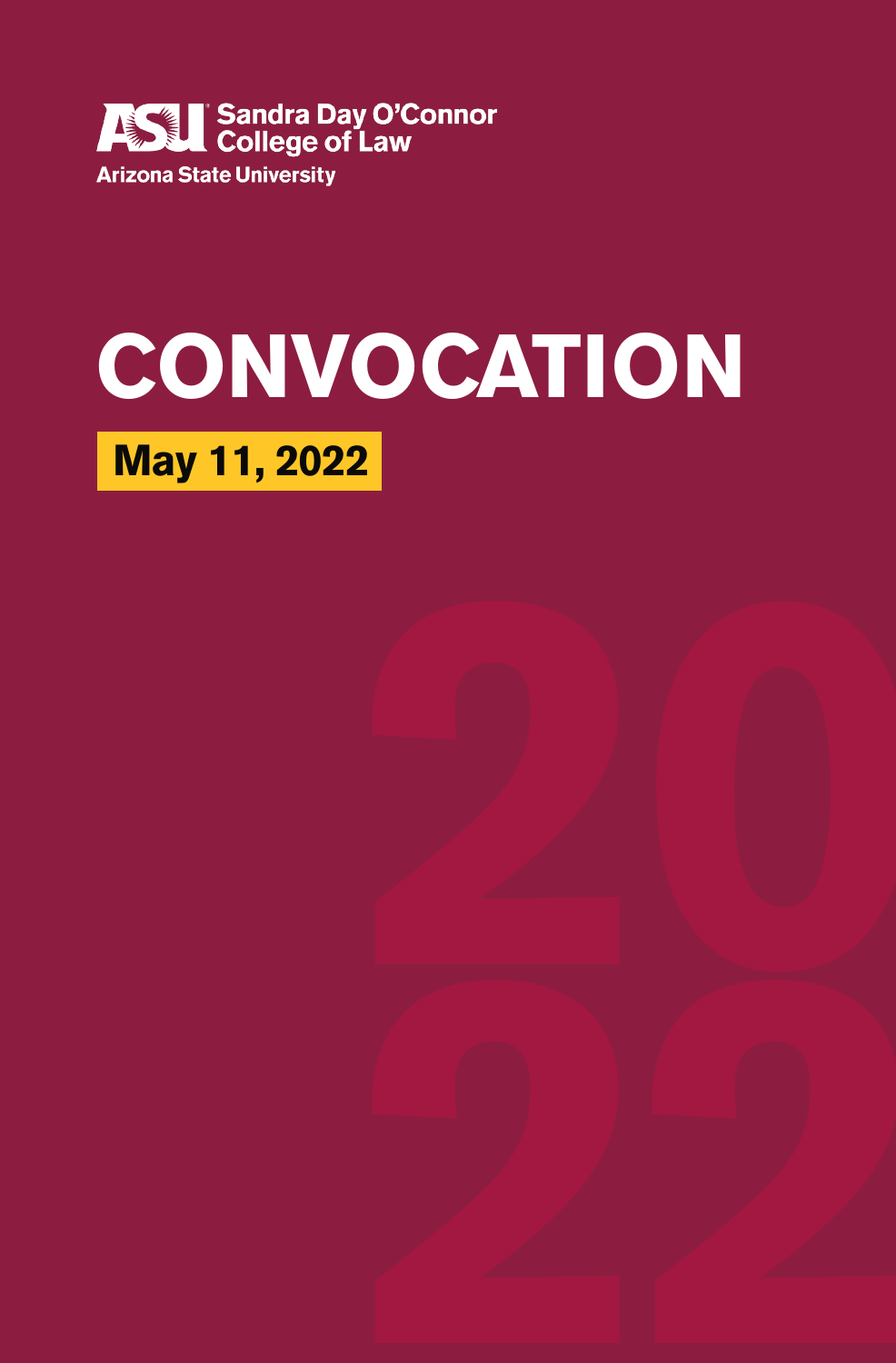# CONVOCATION

*"We don't accomplish anything in this world alone... and whatever happens is the result of the whole tapestry of one's life and all the weavings of individual threads from one to another that creates something."*

*—The Honorable Sandra Day O'Connor*

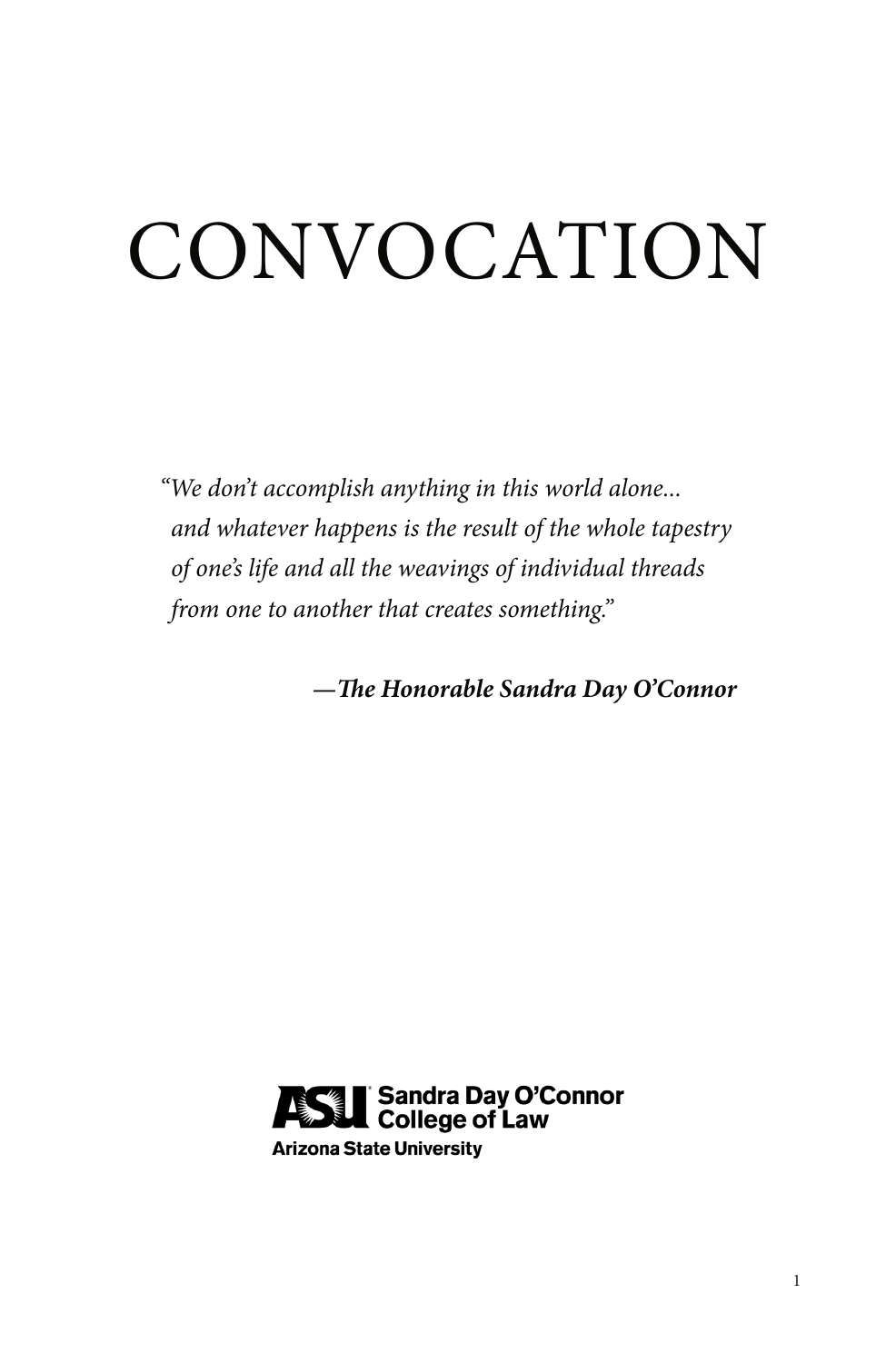# CONVOCATION PROGRAM

# Procession of Faculty and Candidates (audience should stand)

Opening Remarks ........................................Co-Interim Dean Adam Chodorow MLS, MHREL and MSLB Convocation Address......... Honorable Roslyn O. Silver, JD *Senior United States District Judge, District of Arizona*

**Honorable Roslyn O. Silver**, Senior United States District Judge, has served as judge for the District of Arizona since her appointment in 1994. She was the first woman appointed in the Phoenix Division and the second woman appointed in the District of Arizona. In 2011, she became the first woman Chief Judge for the District of Arizona. Prior to her appointment to the bench, Judge Silver was Criminal Division Chief and acting First Assistant for the U.S. Attorney's Office in Phoenix. An ASU Law alumna, Judge Silver teaches a Law Science Cluster Group, as well as a Master of Legal Studies Online course on Constitutional Law at the college. Among her awards, Judge Silver was named the ASU Alumnus of the Year in 1996, the Arizona Women Lawyers Association's Outstanding Member of the Legal Community in 1999, and one of 100 Significant Women and Minorities in Arizona's Legal History in 2000. Most recently, she was recognized with the ASU Law Journal John S. Lancy Distinguished Alumni Award in March 2016, and she was the alumni honoree at ASU Law's Gold 'n Gavel event in 2019.

# JD and LLM Convocation Address ................Ambassador Harriet "Hattie" C. Babbit

**Ambassador Harriet "Hattie" C. Babbitt** has a distinguished record in both private practice and public service. She served as U.S. Ambassador to the Organization of American States from 1993-1997 and as the Deputy Administrator of the U.S. Agency for International Development from 1997-2001. She currently serves as co-chair of the Global Water Challenge; as vice-chair of the National Democratic Institute for International Affairs; and as a board member for the Institute for the Study of Diplomacy at Georgetown University. Outside of her government roles, she has served as vice-chair of the Central European and Eurasian Law Initiative within the American Bar Association Rule of Law Initiative, chair of the U.S. Water Partnership, and chair of Population Action International. An alumna of ASU and ASU Law, Ambassador Babbitt clerked for the Chief Justice of the Arizona Supreme Court, Jack DH Hays, and was a private practice attorney for many years in both Phoenix and Washington, D.C. She received the ASU Law Journal John S. Lancy award in 2004.

Presentation of Candidates.............................................................Ann Ching *Associate Clinical Professor of Law*

> Kaiponanea Matsumura *Associate Professor of Law*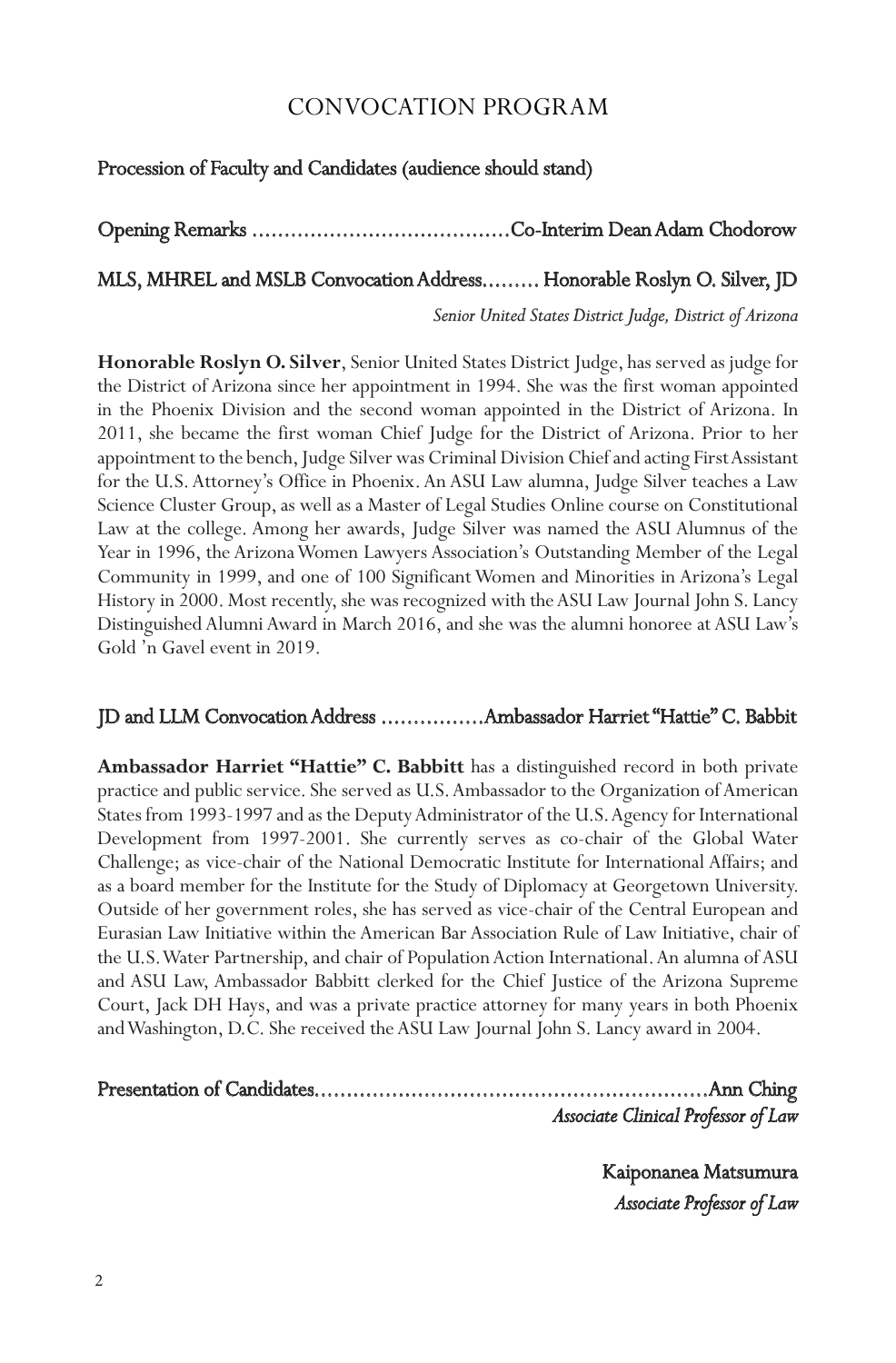Hooding of Candidates.......................................................Andrew M. Carter *Clinical Professor of Law*

> Aaron Hernandez *Director, Allan "Bud" Selig Sports Law and Business program*

Closing Remarks ......................................... Co-Interim Dean Adam Chodorow

Recession of Faculty and Candidates (audience should stand)

# SPRING GRADUATES May 2022

# CANDIDATES FOR MASTER OF LAWS (LLM)

Colleen S. Contreras

# CANDIDATE FOR MASTER OF LAWS (LLM) TRIBAL POLICY, LAW AND GOVERNMENT

Francisco Olea

# CANDIDATES FOR MASTER OF LEGAL STUDIES (MLS)

Monica Jeanne Albright Ahjahna Samandalynne Amacker Graham Emraan Ansari Patrick Arthur Brett Baker Jack Russell Becker Linden Beltran Wendy L. Bjerke Karla Blaul Samantha Mindy Blitzer Janese Bodin Emily Ann Bonaventure

Ellie James Borst Christina Bretoi Leonard Brooks Wendell Brown Jennifer Renee Buergermeister Kristen Leigh Bumpas Nadiamaria Koyama Byrne Alexis Marie Capone Emma Patricia Mclauren Carlson Sofia Carreon Andrea L. Case Alexzandria E. Castro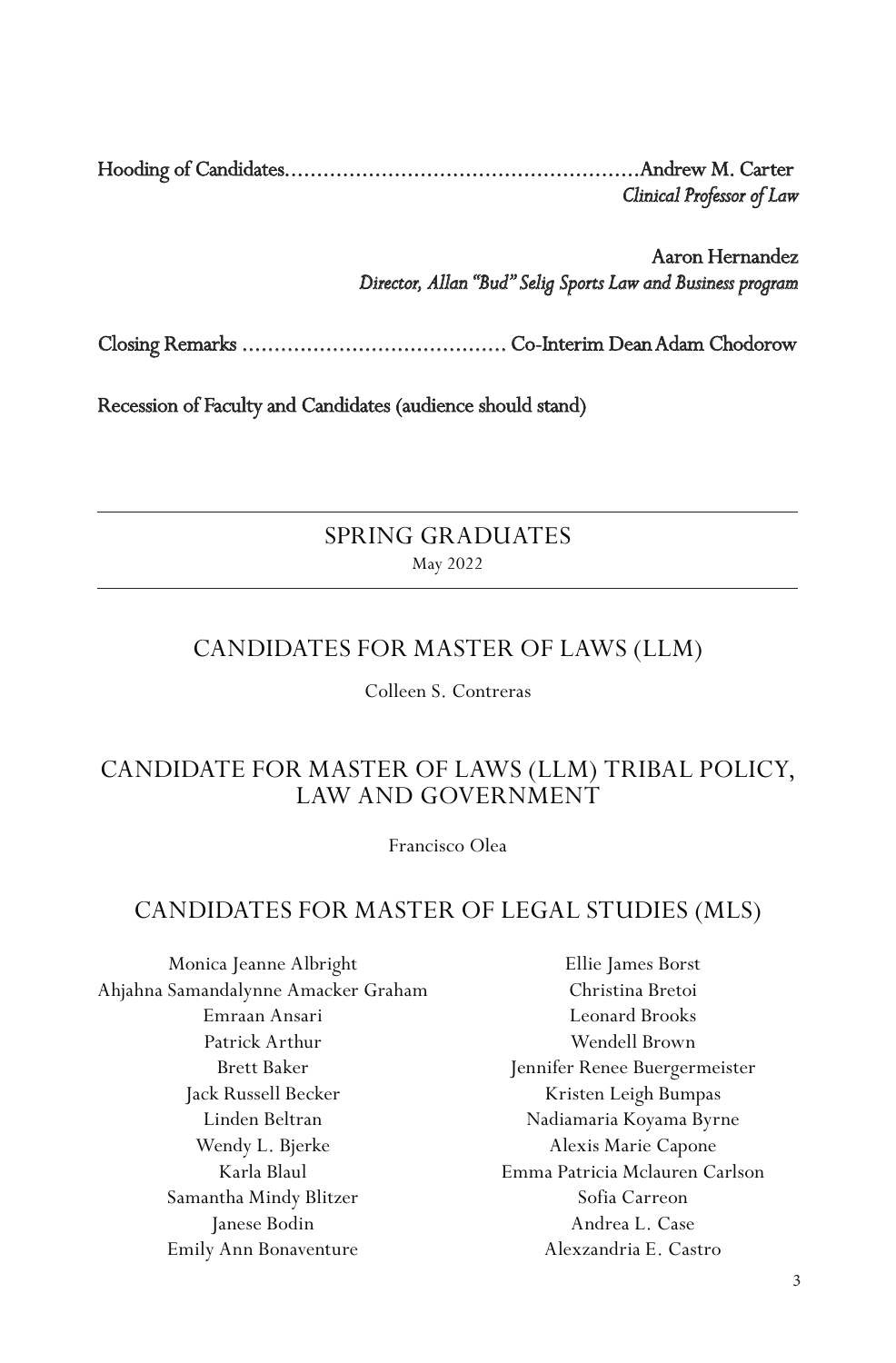Alexander J. Chavez Daniel Chavez Christian Chicas Maisie R. Claypoole Brandy Lee Coddington McKenna Pace Cole Dylan Robert Cole Michael Gregory Convey Laney Davidson Yurie Monica Dean Paige Hunter Duke Denis Dzmitryieu Raul Alberto Esparza Wendy Ethier Nicole Dominique Evans Janet Fisher Stella Foltz Elizabeth Ann Ford Amanda Foster Jessica Lyn Fry Krystian Adam Gajdzis Amanda Jean Garrison Llysia Michelle Gauntt Genesis Gil Alexus Ieasha Gokool Lizette Caroline Gonzalez Madison Zalda Green Sedona Shea Greer Kaitlyn Briana Gunther Jesus Gutierrez Megan Rose Haffner Sarah Adriana Harper Pamela Ann Harrison Monique Marie Hasbun Mejia Patrick Jay Hudson Becky Tang Ip Kaniah Larice Jackson Manuel Alexander Jimenez Michael L. Johnson Alexis Johnson Clarence Johnson Mark Jones Allen Wayne Karlin Maria Alejandra Kirakossian Dana Kirkham

Jamie Nicole Klepper Jennifer Kolto Elizabeth Kornstein Stephen E. Lasley Austin Matthew Lautt Elizabeth Lemma Dawn Marie Lewis Taura Livingston Melissa Deniss Lopez Jose Pablo Losoya Paige Kennedy Mackin Frank Louis Maisano Nader Mahmoud Majed Ciera Denise Marshall Cedrick Martin Santino Anthony Martoni Taylor McCloskey Walker James McCrae Adam Ray McGuffey Sarra McLeod Jessica Merritt Daniella Northall Milroy Marinda Mary Morgan Kelsey Rose Muller Krystyna Louisa Ochoa Michael Adebayo Oni Cassandra Paola Paredes Tara Lynn Parris Adam Timothy Parrish Richard Allen Picard Alexandra Kay Pickron Robert Piwowar Stephany Poe Sheila Pontrelli Michelle Hand Pope Jessica Ramirez Kevin G. Reece Angel Reed Nichole Reedy Stennett Rey Lori Robbins Ysabel Celeste Rodriguez Elizabeth Rose Rodriguez Benjamin Rolicheck Courtney Ann Ryder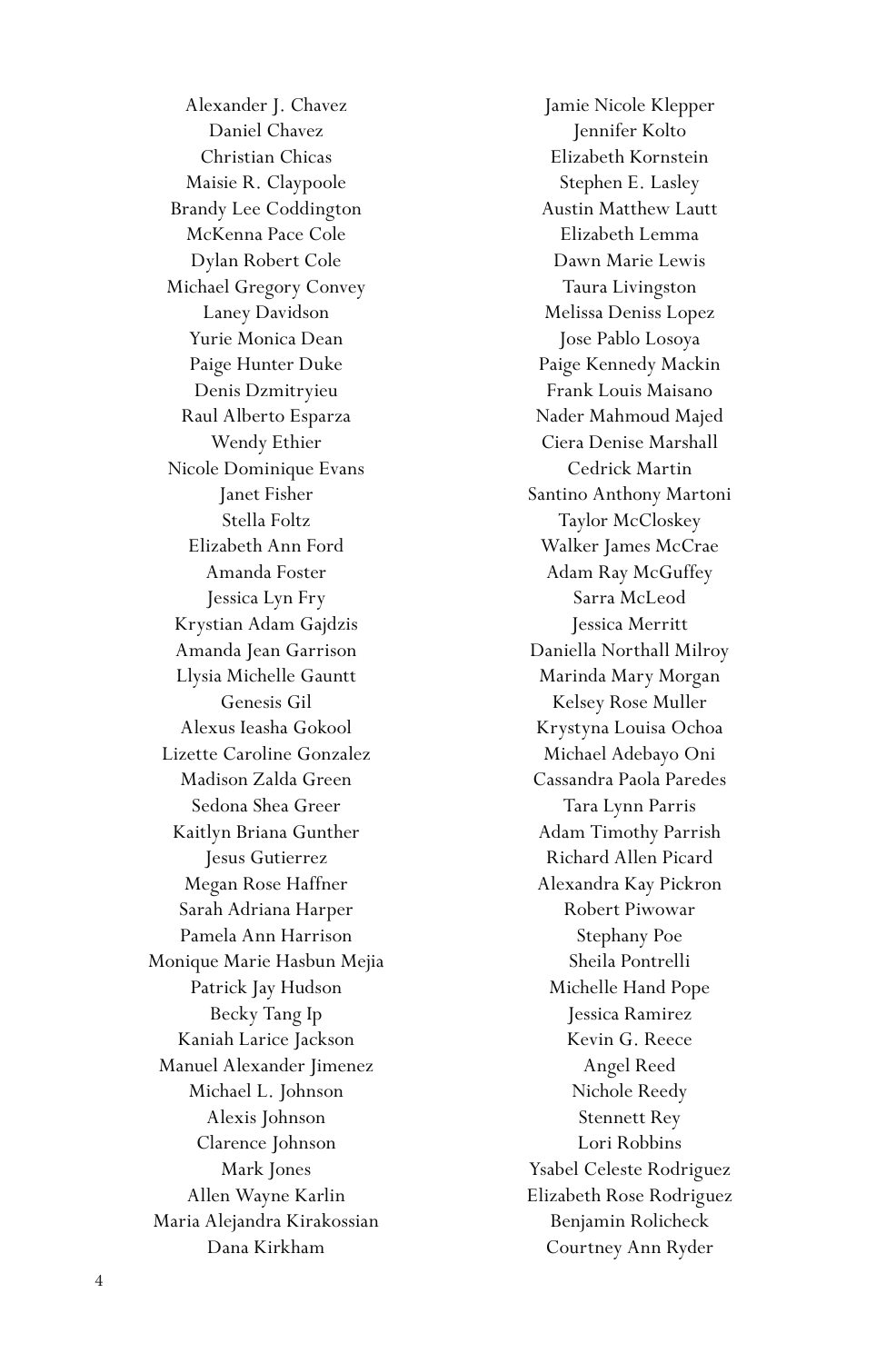Sonya Saad Angela Maria Salazar-Willeford Erika Saldana Aracele Salgado Megan Laney Schroeder William Cleveland Scott Jessica Marie Sheeler Jonathan Shepard Stephanie Jane Sherwood Ami Sletteland Joshua Smalls Ishanay Spillman Dawn Lynn Straley Scott Sturycz Srividhya Swaminathan Shannon Marie Taylor Daniel Ignacio Terrizzano

Colin Andrew Theisen Chad Michael Thomas Gail Janeen Toliver Kelly Rae Tomasini Brennan Townsend Tiffany Nicole Turk Jennifer Lynn Velez Susana Elizabeth Verduzco Tara Leigh Viehman Heidi Walker Elizabeth M. Watters Erika Louise Williams Breana Constance Wilson Jacob Wilson Calvin Bennett Woods Caroline Marie Zemp

# CANDIDATES FOR MASTER OF HUMAN RESOURCES AND EMPLOYMENT LAW (MHREL)

Diana Brokish Briana Ariel Cropper Patricia Ann Cunningham Jeanine Denise Edaakie Jacki Espino

Amanda Marie Fischer Ayo Oliver Ashley Scarborough Kelli Mellgren Spence

# CANDIDATES FOR MASTER OF SPORTS LAW AND BUSINESS (MSLB)

Nicole Lynne Andreae Liesl Lee Babicka Kirtana Bhat Jordan Brown Cameron Armine Cavlovich Collin Giuliani Gustavo Adolfo Gonzalez Ethan Reginald Good Joseph Vincent Gullia Rahnee Jackson Jacob Keller Lapp

Kyle Kelii Lau Yousra Manar Richard Gregory McKone Samantha Ann Nappo Dylan John Olsonawski Timothy Walker Osborne III Zachary Michael Rehmer Ivy Micaela Richey Evan William Singletary Major Dewayne Woods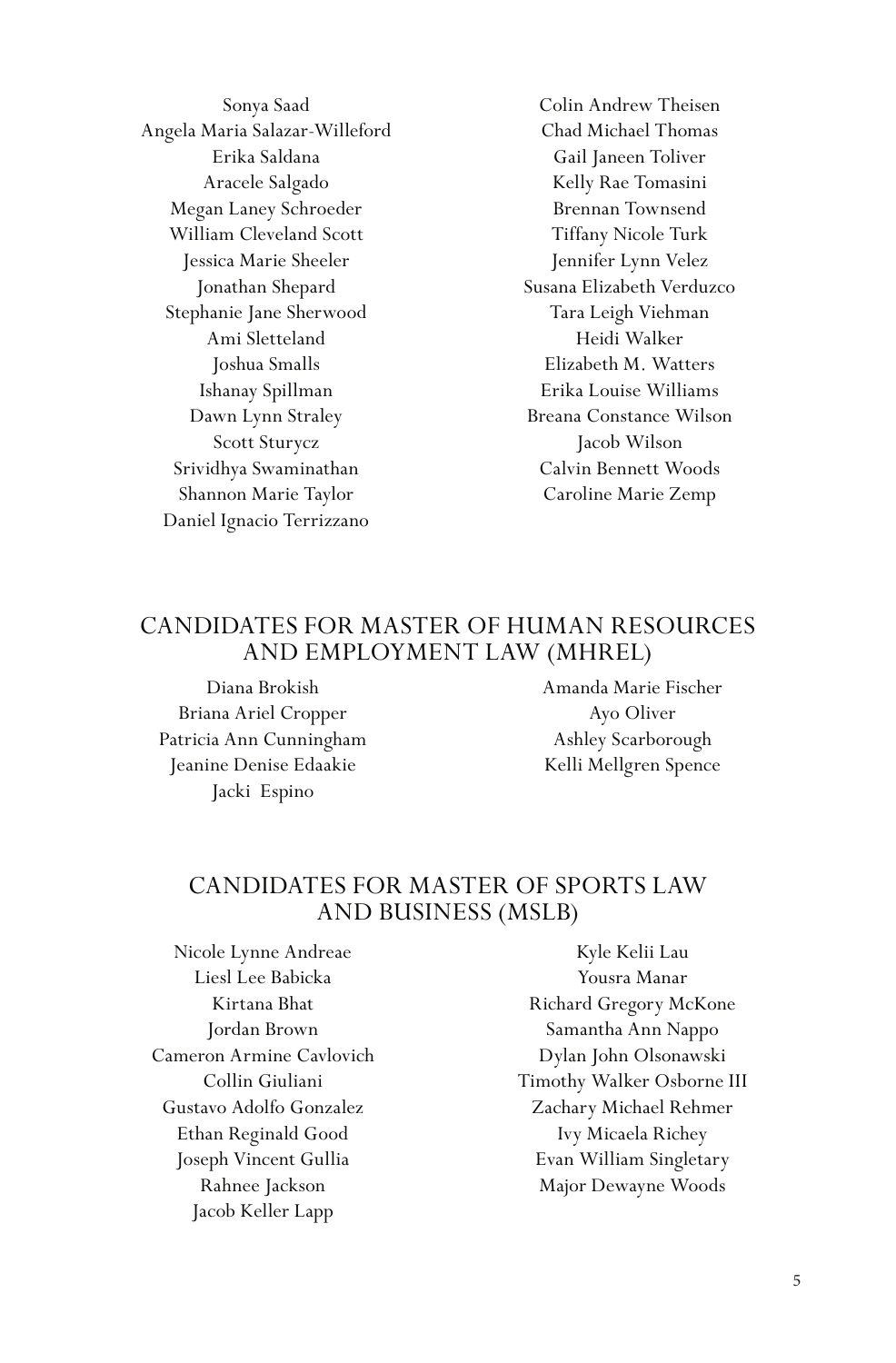# CANDIDATES FOR JURIS DOCTOR (JD)

Alejandro Nathan Abberton-Oviedo Mohamad Ali Jamal Abdallah Nathan Robert Acorn Richard L. Adams Brianna Alford Ariel M. Alvarez Michael Vincent Amato Mitchell S. Antalis Sierra Caitlyn Apillanes Michael Edwin Appel Carina Silva Arellano Jessica Ann Armfield William Bassoff Elizabeth Jianyue Baxter Michael Bayham Barron Becker Sierra Marie Belisle Chance M. Berndt Josh H. Bethea Satyen R. Bhatia Brien B. Birge Audrey Kay Blakley Anna Boerwinkle Catherine R. Bradshaw Eric Z. Braeutigam Jacob D. Broussard Samantha J. Brown Tayler Brown Sarah A. Brunswick Adam Taylor Bryant Roman Buss John Austin Butzer Alec J. Carden Sophie C. Carney Adam Vincent Caskie Melissa A. Chandlee Jonathan J. Chavez Gideon Cionelo Aaron R. Clark Ian M. Cobb Ina Cohen Monya N. Cohen Robert Connolly

Trevor Bryce Cook Raynee Suzanne Cooper Bianca A. Cortez Elyssa Daniele Creary-Scher Cole Cribari Benjamin J. D'Aniello Kira Elise Darragh Justin K. DeLuca Grace Diamond Chloe N. Diaz Sean M. Dix Nikolas Theodore Donta Janessa Ella Doyle Teo Dragic Alexandra B. Eagle Hannah M. Eaton Dallon Andrew EchoHawk Hilary J. Edwards Liliana R. Elliott Katie S. Embley Jordan John Esser Joseph Esses Russell B. Facente Brandon Ferguson RivaLee Ferland Daniella A. Fernandez Lertzman Nicholas R. Ferraro Lindsay R. Ficklin Kevin U. Figge Sydney A. Finley Sharon R. Foster Kacie E. Fountain Colson B. Franse Rebecca Freed Matthew R. French Shayna R. Frieden Rachel Galasso Michelle Elizabeth Gaynor Kourtney E. George Leslie Marie George Katelyn Anne Giel Samantha H. Gilchrist Malcolm A. Giles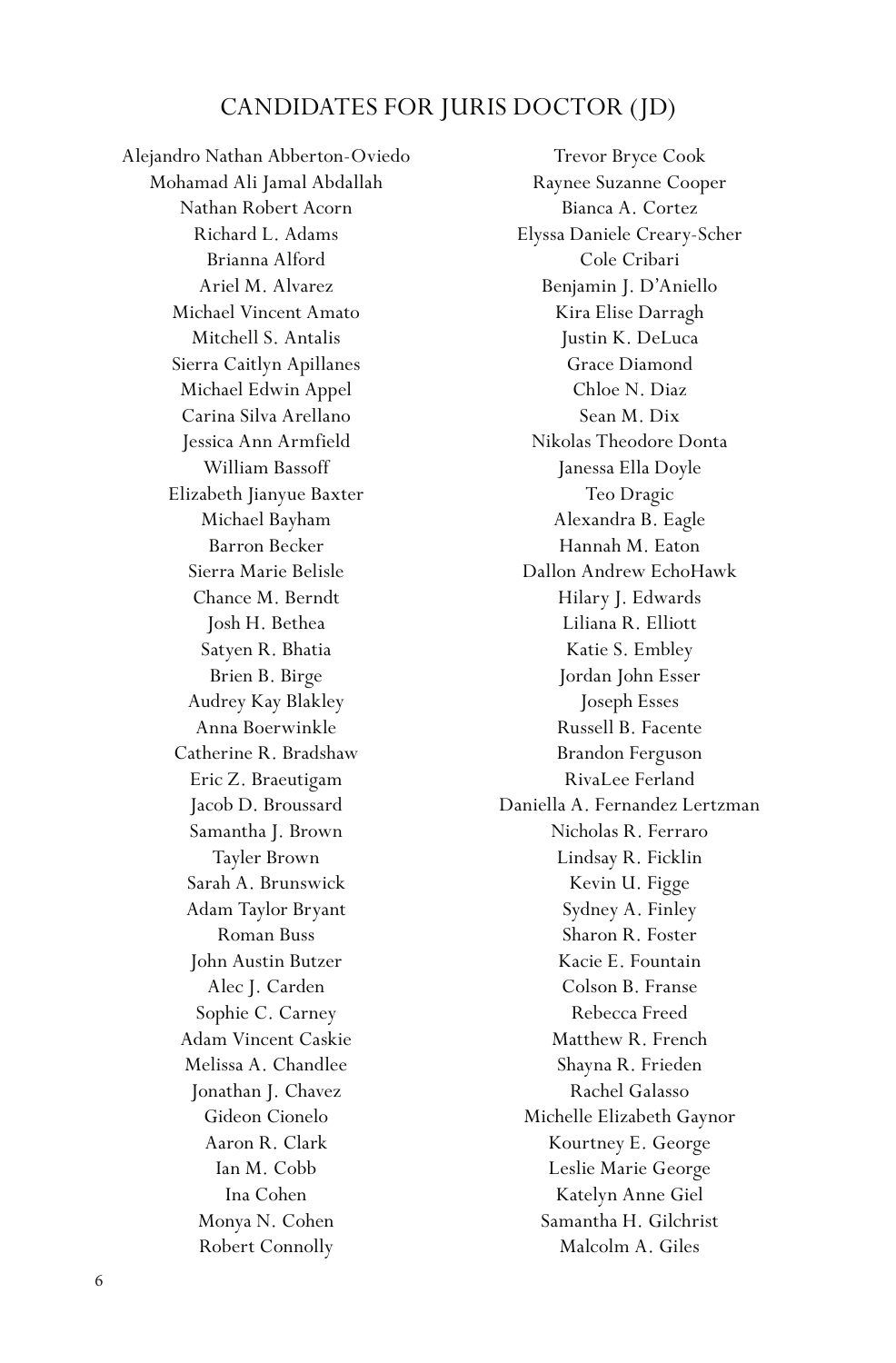Allison L. Gloss Alexandra M. Glover Daniel Joshua Goldberg Teddy Gonzalez Tyler Allen Griffith Alexandra Masden Griffiths Renee Guerin Taylor Lynn Hamel Maxine M. Hart Alexander Ray Hartman Aimee Elizabeth Harvey Emily C. Hastings Simon A. Hawks Victoria J. Hawley Chelsea A. Hayes Brendan Rael Hecht Joseph M. Heflin Corinne D. Heinstein Dallin B. Hendricks Katarina A. Hernandez Rachel Hill Theophilus Hinson Matthew R. Holt Jack Lee Horstmann Laetitia Hua Tyler Chapman Hughes Tomas A. Hull Andrea Lee Humphreys Jordan Ashley Igo Bernadette Ishak Parker D. Jackson Andrew A. Jacobsohn Mitchell W. Jensen Amanda J. Julian Anthony John Julian Joshua David Kalanick Jasmyn Mariah Kamal Vijeta Kanabar Ara Kang Alexander Raymond Kearl Daniel I. Keiser Tomas Sinclair Kerr Amalea A. Khoshaba Woo-Sung A. Kim Raymond Kim Jr.

Jerry W. King Karoline D. Kitlowski Sara Y. Kizer Jillian Knox Nyla Branay Knox Isaac Patrick Kort-Meade Zakery Austin Kuchler Andrew Kudlinski Arpita Kundu Kiani Lasala Liza Mawong Lawson Risoldi Brenden Robert Leader Madison Paige Leake Timmy Lee Pierce W. Libbey Yeonjae Lim McKenzie Ellen List Madeline Ann Louis William Lounsbury Kole J. Lyons Tihanne K. Mar-Shall Danika Marzillier Landon Tyler Maxwell Ryan Quinn McCoy Jill A. Mceldowney Emily Nicole McGill Stephen Matthew McGowan Cesilia M. Mendez Cerritos Nicholas W. Merritt Aaron Christopher Meyer Casey O. Miller Kyle A. Minardi Brianna T. Minjarez Lucas J. Minnick Kenneth R. Moody Cierra Moore Caleb Morey Eric Anthony Mormon Jonathan Drew Moroneso Kristen E. Morrill Elizabeth R. Murphy Bethel Joy Nager Elizabeth Nanez Alexandra K. Nathe Timothy S. Newman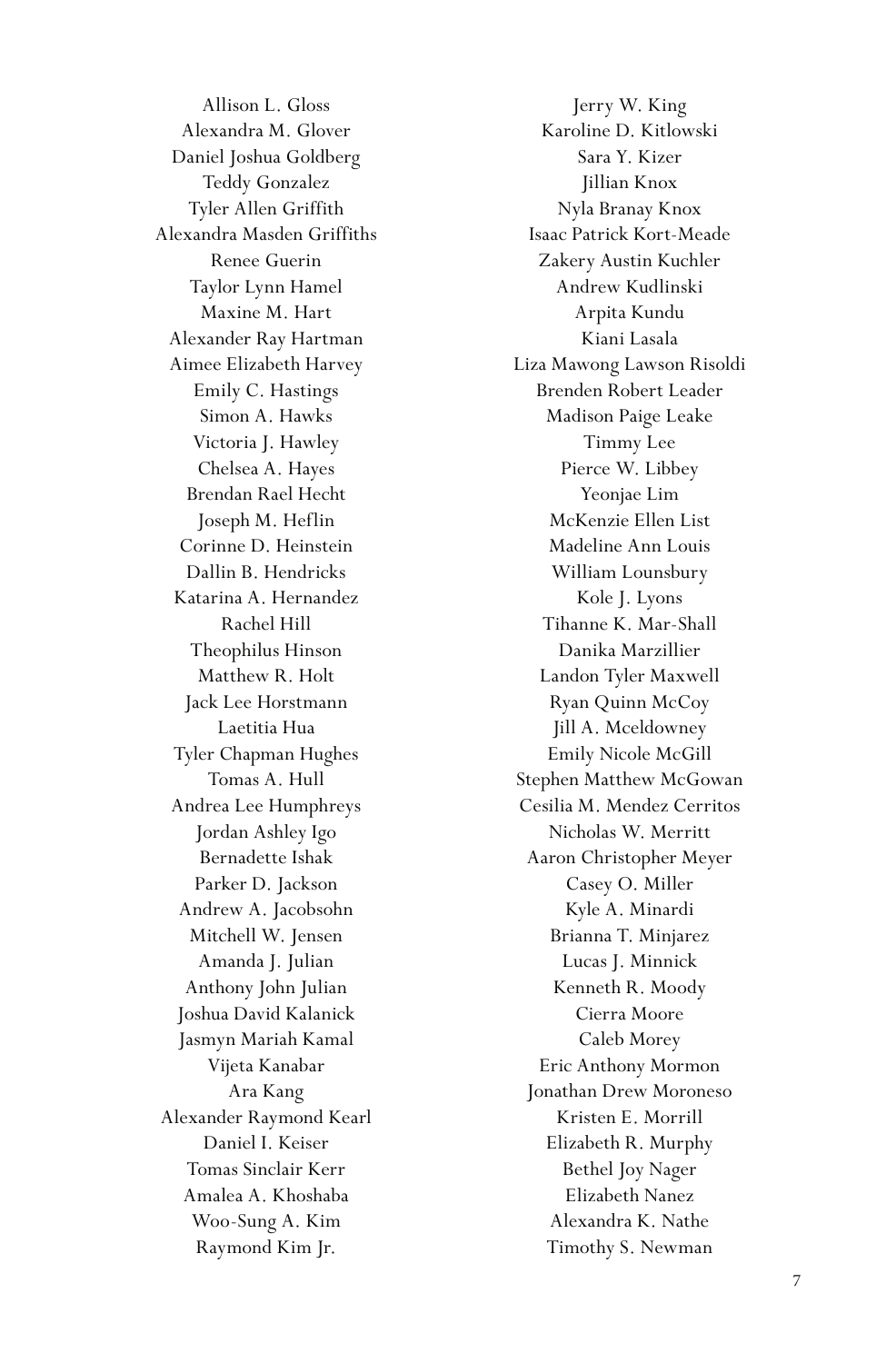Sonia A. Niekrasz Monica A. Nolan Taylor R. Norman Abigail L. Olson Michael P. O'Neill Brianna R. Pachuilo Alyssa R. Padilla Emily Parker Sagar Shashi Patel Tessa Rae Patterson Lauren E. Pauls Alexa Victoria Penalosa Kate W. Peterson Elyse Nicole Pey Jacob A. Pierce Victor Pinera Theo Pirone-Aufrichtig Kalah Polk Colton G. Powell Anthony Christopher Proano Alexis Elizabeth Proper Maria T. Raciti Katarina Elise Raptis Pamela E. Rattinger Dayna Puanani Rauliuk Connor Evan Reed Hanna N. Reinke Jace Christopher Riley Zaine Ristau Mackenzie Elizabeth Robinson Rilee Jane Robinson Caleb J. Roloff Alexander James Rudolph Scarlet Rose Rush Matthew Ruth Ashlyn Saenz-Ochoa Jose Antonio Sanchez Hernandez Mark Sandison Owen Prescott Sandstrom Carter Santini Anna K. Sasaki Andria Talis Savitch Sara F. Selvaraj Noah Shanholtzer Michael V. Shaw

Alyssa Meredith Sherry Abigail G. Smith Chandler K. Smith Kaitlyn E. Smith Mahak Sodhi Kaitlin N. Stanley Evan R. Stele Jacinda V. Stephens Shaun M. Stienstra Jacob L. Stock Vanessa Dawn Stockwill David E Lee Two Eagles Streamer Joseph Striler Sara E. Summers Catherine Swett Amanda Szpakowski Adin Jessica Tarr Jake H. Taylor Krystina E. Temirbolatov Priyal Yogesh Thakkar Morgan Lynn Thomas Tyler Ves Thomas Nikolas T. Thompson Ryan Gerald Todare Bryan Burton Todd Phillip Tomas Joel A. Truett Austin M. Vale Joseph Vaysman Aurora M. Walker Molly S. Walker Trent Isaac Waller Yiying Wang Katie S. Warren Brant Wasden Nora Wells Eric Wilkins Spencer Mark Wilkinson Riley Williams Cameron Willis Jacob T. Wilson Dwight Witherspoon Jason Barrie Wood Brett Christopher Wooley Savanna J. Wright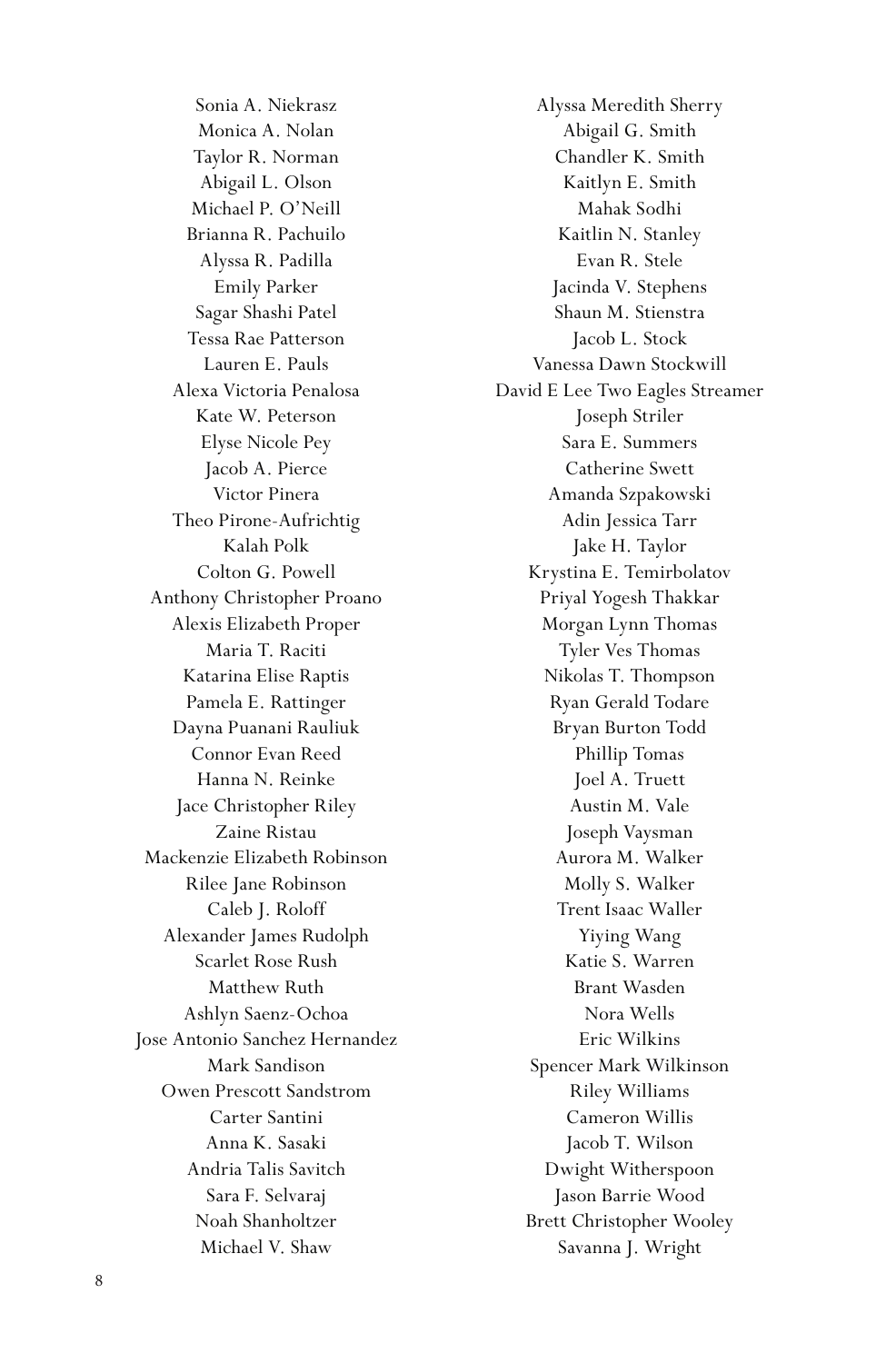Samuel Wu Yuqing Xu Lingyun Ye

Ileen Virginia Younan Juan Carlos Zazueta

#### SUMMER GRADUATES August 2022

#### CANDIDATES FOR MASTER OF LEGAL STUDIES (MLS)

Adam Bennett Albert Bitterman Sandra Veronica Chavez Dorothy Ann Davis Matthew John Eide Austin Tyler Farrell Cassie J. Fierro

Jessica Hailey Krekeler Elizabeth Clare Lesperance Alicia Limke-McLean Wendy Lynn Ramirez Elle Uyeda Kimberlea Michelle Wadsworth Stephanie Alice Winn

# CANDIDATES FOR MASTER OF HUMAN RESOURCES AND EMPLOYMENT LAW (MHREL)

Mark Jeffrey Davis Antiwan Henning

Jacqueline Lee Klenz Sylvia Pino Lopez

# CANDIDATES FOR MASTER OF SPORTS LAW AND BUSINESS (MSLB)

Amanda Marie Andalis Julian Santos Garcia Bauerle Salvatore M. Capritta Dalton Carlisle Rebecca Childress Ethan Cutler Alexis Davidson Peter Dawson Nora Deleske David DeYeso Christian Taylor Dugas Gregory Emmons Ashley Summer Fitzgerald Michael Dante Geirland Connor Jamees Gordon

Abby Mae Hansen Mackenzie Elizabeth Hovsepian Zachary Aaron Koeppel Callan P. Kuhlmann Autumn McGowan Carson Miller Jordan Ryne Perez Matthew Scanzano John Conner Schenk Carter Owen Barrie Swift Theoklis Tim Theocharidis Johnny Walker Chandler Aaron Waszak Dylan Bruce Wheeler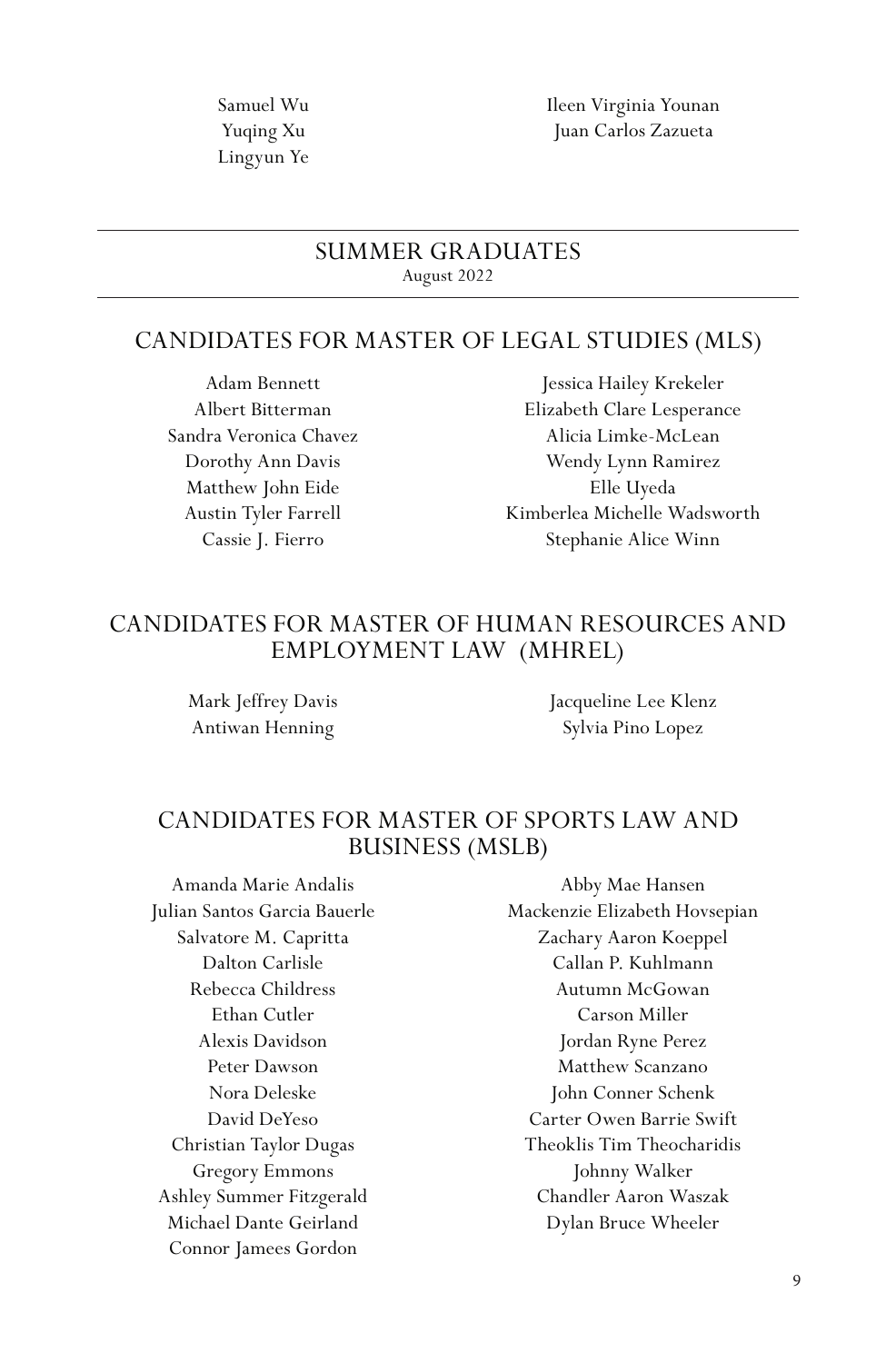# ACADEMIC HONORS

*Honors listed are based upon academic standing after five semesters and are subject to change after all grades are final.*

#### *Summa Cum Laude and Order of the Coif*

Sydney A. Finley Shayna R. Frieden Andrew A. Jacobsohn

Jillian Knox Madison Paige Leake

#### *Magna Cum Laude and Order of the Coif*

Brianna Alford William Bassoff Josh H. Bethea Anna Boerwinkle Sarah A. Brunswick Roman Buss Gideon Cionelo Cole Cribari Sean M. Dix Hannah M. Eaton Lindsay R. Ficklin Rebecca Freed

Corinne D. Heinstein Andrew Kudlinski Timmy Lee Kole J. Lyons Danika Marzillier Kyle A. Minardi Tessa Rae Patterson Maria T. Raciti Hanna N. Reinke Vanessa Dawn Stockwill Joseph Striler Adin Jessica Tarr

#### *Cum Laude*

Mitchell S. Antalis Elizabeth Jianyue Baxter John Austin Butzer Trevor Bryce Cook RivaLee Ferland Kacie E. Fountain Alexandra M. Glover Renee Guerin Taylor Lynn Hamel Maxine M. Hart Dallin B. Hendricks Jack Lee Horstmann Raymond Kim Jr. Sara Y. Kizer Nyla Branay Knox McKenzie Ellen List William Lounsbury Lucas J. Minnick Caleb Morey Alexandra K. Nathe

Abigail L. Olson Michael P. O'Neill Emily Parker Lauren E. Pauls Kate W. Peterson Elyse Nicole Pey Jacob A. Pierce Jace Christopher Riley Mackenzie Elizabeth Robinson Matthew Ruth Carter Santini Jacinda V. Stephens Jacob L. Stock Catherine Swett Tyler Ves Thomas Joel A. Truett Aurora M. Walker Molly S. Walker Eric Wilkins Jason Barrie Wood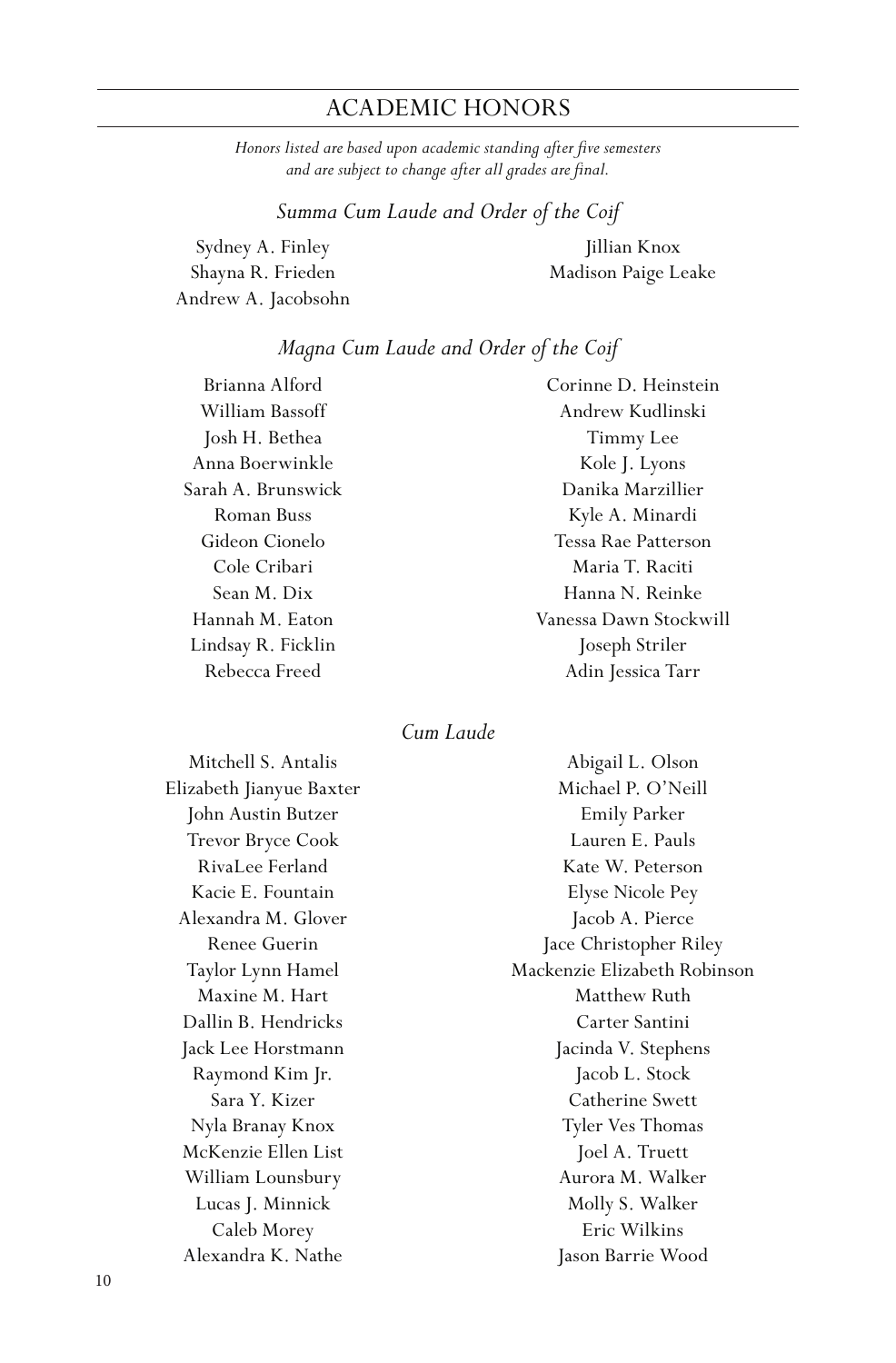# CANDIDATES FOR THE CERTIFICATE IN INDIAN LAW

Michael Vincent Amato Jacob D. Broussard Liliana R. Elliott Brianna T. Minjarez

Cierra Moore Zaine Ristau David E Lee Two Eagles Streamer Dwight Witherspoon

# CANDIDATES FOR THE CERTIFICATE IN LAW, SCIENCE AND TECHNOLOGY

Mitchell S. Antalis Carina Silva Arellano Nikolas Theodore Donta Joseph Esses Andrew A. Jacobsohn Amanda J. Julian Amalea A. Khoshaba Timmy Lee McKenzie Ellen List Jonathan Drew Moroneso

Kristen E. Morrill Alexandra K. Nathe Victor Pinera Hanna N. Reinke Austin M. Vale Yiying Wang Nora Wells Eric Wilkins Savanna J. Wright

### CANDIDATES FOR THE CERTIFICATE IN TRIAL ADVOCACY

Chance M. Berndt Audrey Kay Blakley Anna Boerwinkle Jonathan Chavez Ian M. Cobb Monya N. Cohen Trevor Bryce Cook Raynee Suzanne Cooper Elyssa Daniele Creary-Scher Teo Dragic Russell B. Facente Kacie E. Fountain Shayna R. Frieden Rachel Galasso Malcolm A. Giles Aimee Elizabeth Harvey Simon A. Hawks

Jack Lee Horstmann Anthony John Julian Jasmyn Mariah Kamal Madeline Ann Louis Lauren E. Pauls Pamela E. Rattinger Scarlet Rose Rush Anna K. Sasaki Andria Talis Savitch Abigail G. Smith Kaitlyn E. Smith Jacob L. Stock Krystina E. Temirbolatov Molly S. Walker Spencer Mark Wilkinson Jason Barrie Wood Ileen Virginia Younan

### CANDIDATES FOR THE CERTIFICATE IN LAW AND SUSTAINABILITY

Sierra Caitlyn Apillanes Sarah A. Brunswick Teddy Gonzalez Jillian Knox Isaac Patrick Kort-Meade

Alexa Victoria Penalosa Anthony Christopher Proano Kaitlyn E. Smith Catherine Swett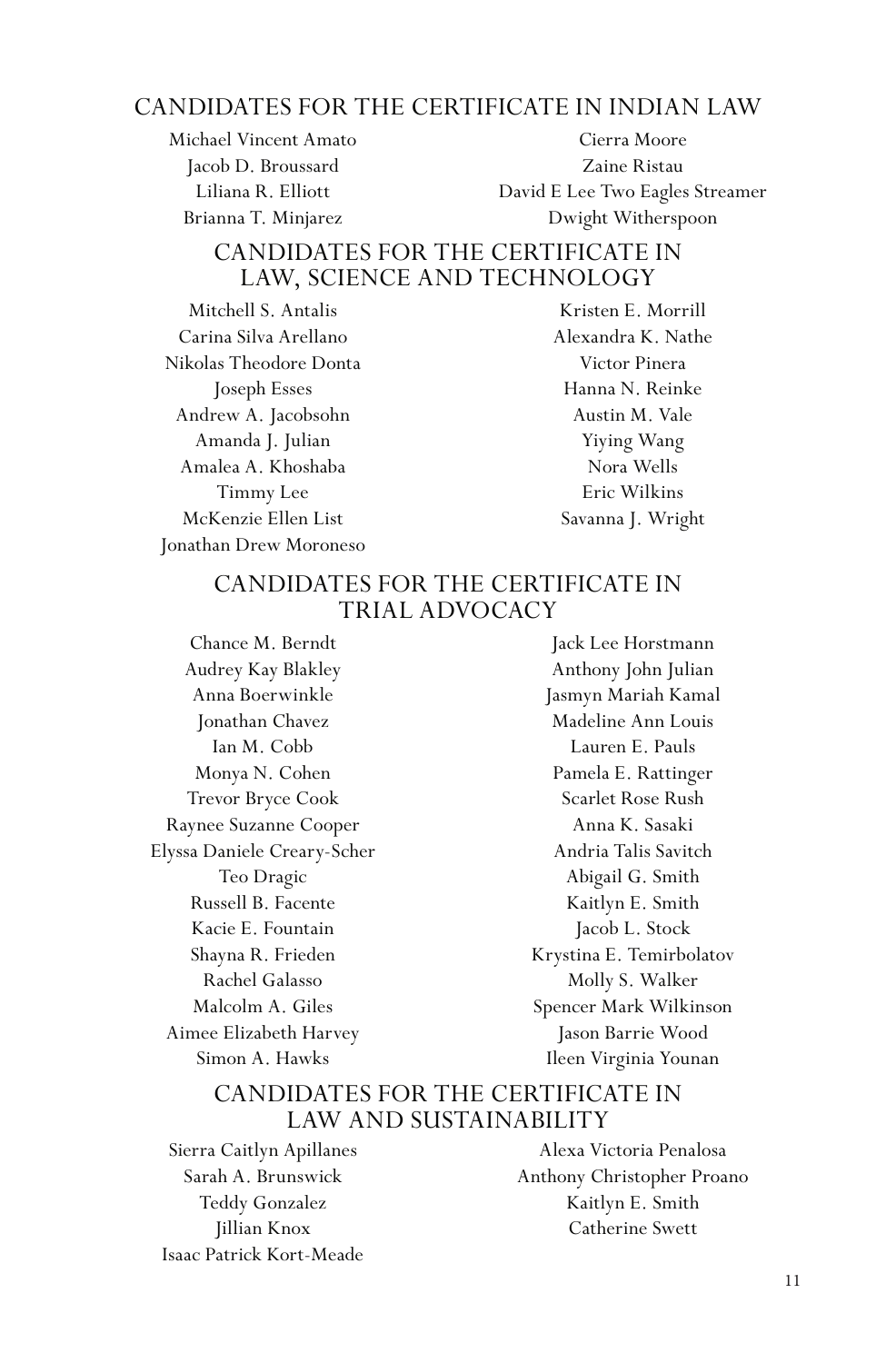#### CANDIDATES FOR THE CERTIFICATE IN HEALTH LAW AND POLICY

Brianna Alford Jessica Ann Armfield Dallon Echo Hawk Rebecca Freed Joshua David Kalanick Jasmyn Mariah Kamal Sara Y. Kizer McKenzie Ellen List

Elizabeth R. Murphy Sagar Shashi Patel Elyse Nicole Pey Katarina Elise Raptis Rilee E. Robinson Molly S. Walker Nora Wells

# MASTER OF HUMAN RESOURCES AND EMPLOYMENT LAW (MHREL) AWARD

# **Outstanding Master of Human Resources and Employment Law Graduate Award**

*This award recognizes a student who demonstrates academic achievement, professional leadership, and enhances the reputation of ASU Law beyond the legal community.*

Diana Brokish

# MASTER OF LEGAL STUDIES (MLS) AWARDS

# **Outstanding Master of Legal Studies Graduate Award**

*This award recognizes the student who demonstrates academic achievement and professional leadership and enhances the reputation of ASU Law beyond the legal community.*

#### Shannon Marie Taylor

Shannon M. Taylor, originally from Gladstone, Michigan, graduated summa cum laude with her undergraduate degree in Business Administration with a concentration in Marketing from Lake Superior State University. While at ASU Law, she participated in the American Bar Association's Representation in Mediation Competition and was awarded a scholarship from the Foundation of the Association of Legal Administrators (ALA). Taylor serves on the board of directors for Tri-County Safe Harbor, Delta County Hope at the Inn and the Escanaba Chapter of Families Against Narcotics. She is also an active member of the Michigan Community Mediation Association (MCMA) where she serves as the training committee chairperson and secretary to the executive committee and in 2020, Taylor was appointed to serve on the Michigan Foster Care Review Board. Taylor is currently employed at the Upper Peninsula Commission for Area Progress (UPCAP) where she oversees the resolution services program and after graduation, she plans to continue her work in ADR at the local and state-wide levels.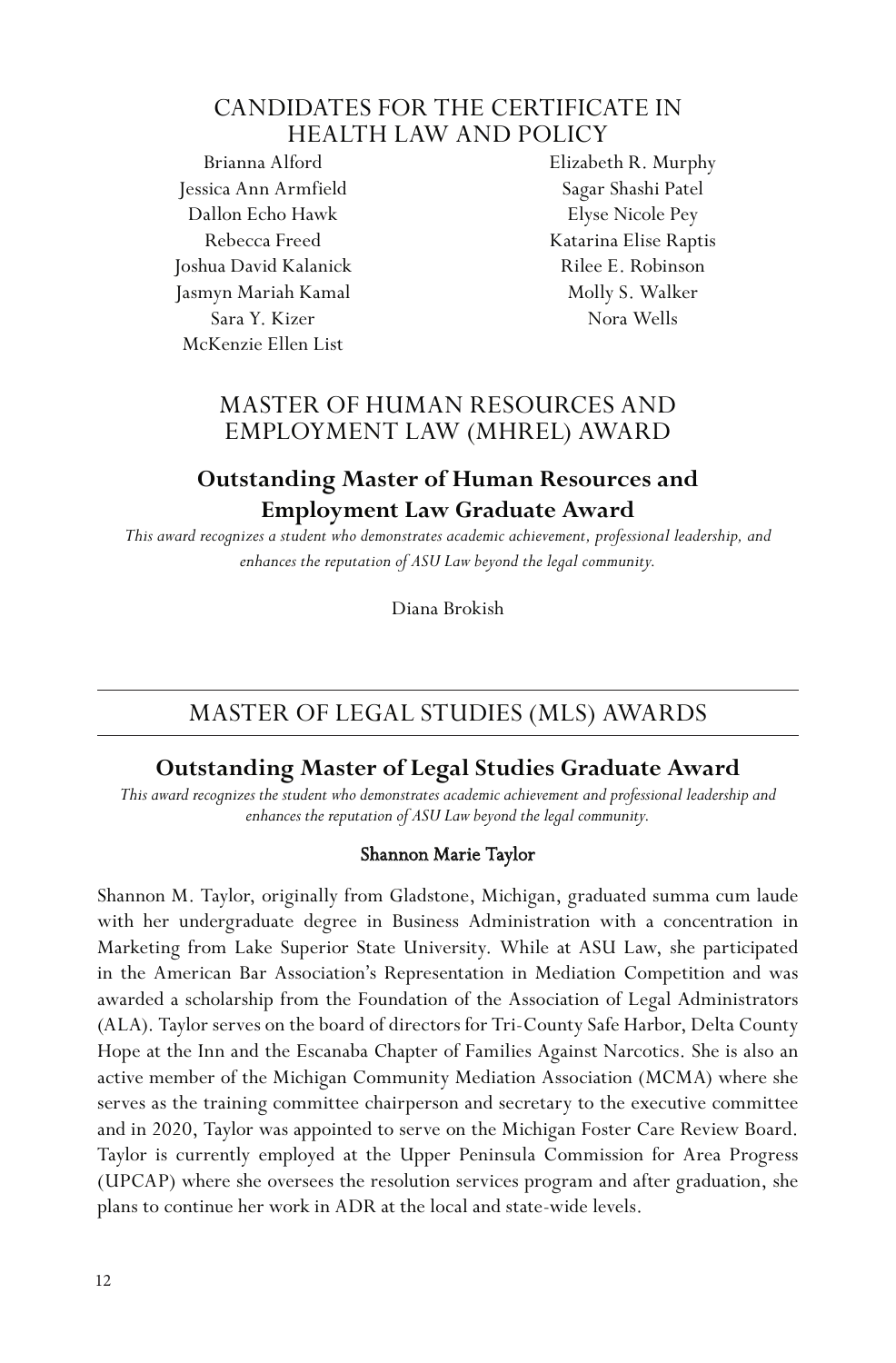#### Master of Legal Studies Emphasis Awards

*This award recognizes the top student in each emphasis area with outstanding academic performance.*

Business | Brennan Townsend Conflict Resolution | Nichole Reedy Conflict Resolution | Kevin G. Reece Construction | Patrick Jay Hudson Contract Management | Becky Tang Ip Criminal Law | Scott Sturycz Corporate and Healthcare Compliance | Emily Ann Bonaventure Entrepreneurship | Jack Russell Becker Health Law | Adam Timothy Parrish HR & Employment Law | Amanda Jean Garrison Indian Law | Richard Allen Picard Intellectual Property | Elizabeth Kornstein Sports Law | Daniella Northall Milroy Sustainability Law | Stephanie Jane Sherwood Patent Practice | Sonya Saad General | Chad Michael Thomas

#### Dean's Awards

*This award recognizes students with outstanding character, contributions to ASU Law, and/or academic performance.*

> Richard Allen Picard Stephanie Jane Sherwood Elizabeth M. Watters Caroline Marie Zemp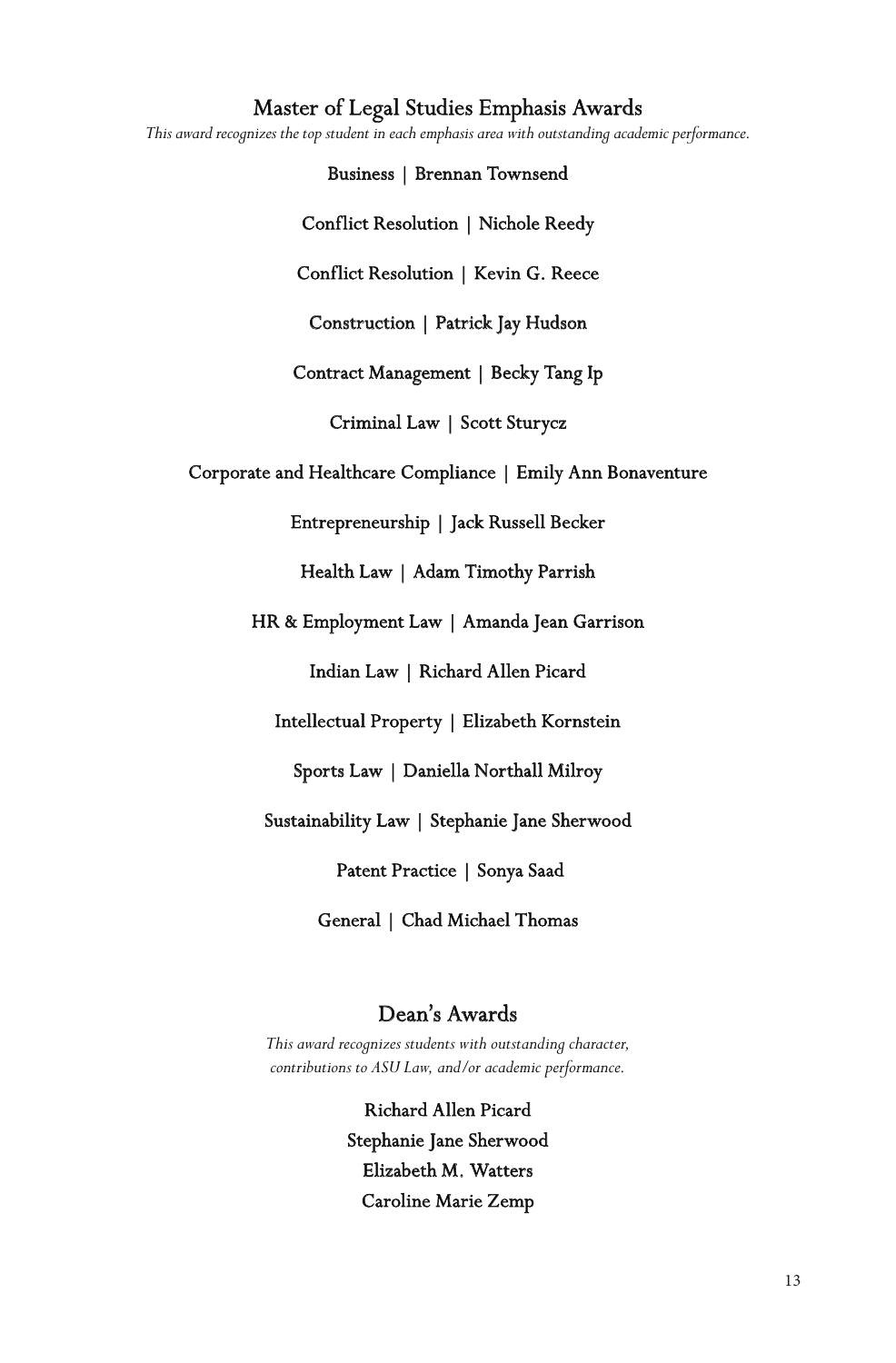# MASTER OF SPORTS LAW AND BUSINESS (MSLB) AWARDS

#### Rodney K. Smith Founders Award

*This award recognizes the student who represents academic excellence as well as dedication and service to the Allan "Bud" Selig Sports Law and Business program, the ASU Law community and the sports industry.*

#### Nora Deleske

Nora Deleske, originally from Huntington Beach, California, received her undergraduate degree in Justice Studies from Arizona State University. A five-time, ASU varsity athlete, she excelled both in the classroom and in the pool. During her time at ASU, Deleske traveled domestically, training and competing for the NCAA collegiate season while also preparing for the 2021 Tokyo Olympic Team Trials. While working for Sun Devil Athletics on female athlete programming, Deleske discovered her passion for empowering women. She gained the leadership, communication, and discipline skills that propelled her into being one of the top female athletes in the U.S. and the captain of the ASU Women's Swim team. Currently, Deleske serves on the Sun Devil Athletics EmpowHER board, an initiative that enables women to develop leadership skills through sport, learn about women's health resources, and empower female athletes through relationship building with their peers.

#### Dean's Awards

*This award recognizes students with outstanding character, contributions to ASU Law, and/or academic performance.*

> Amanda Marie Andalis Salvatore M. Capritta Ethan Reginald Good Rahnee Jackson Callan P. Kuhlmann Richard Gregory McKone Evan William Singletary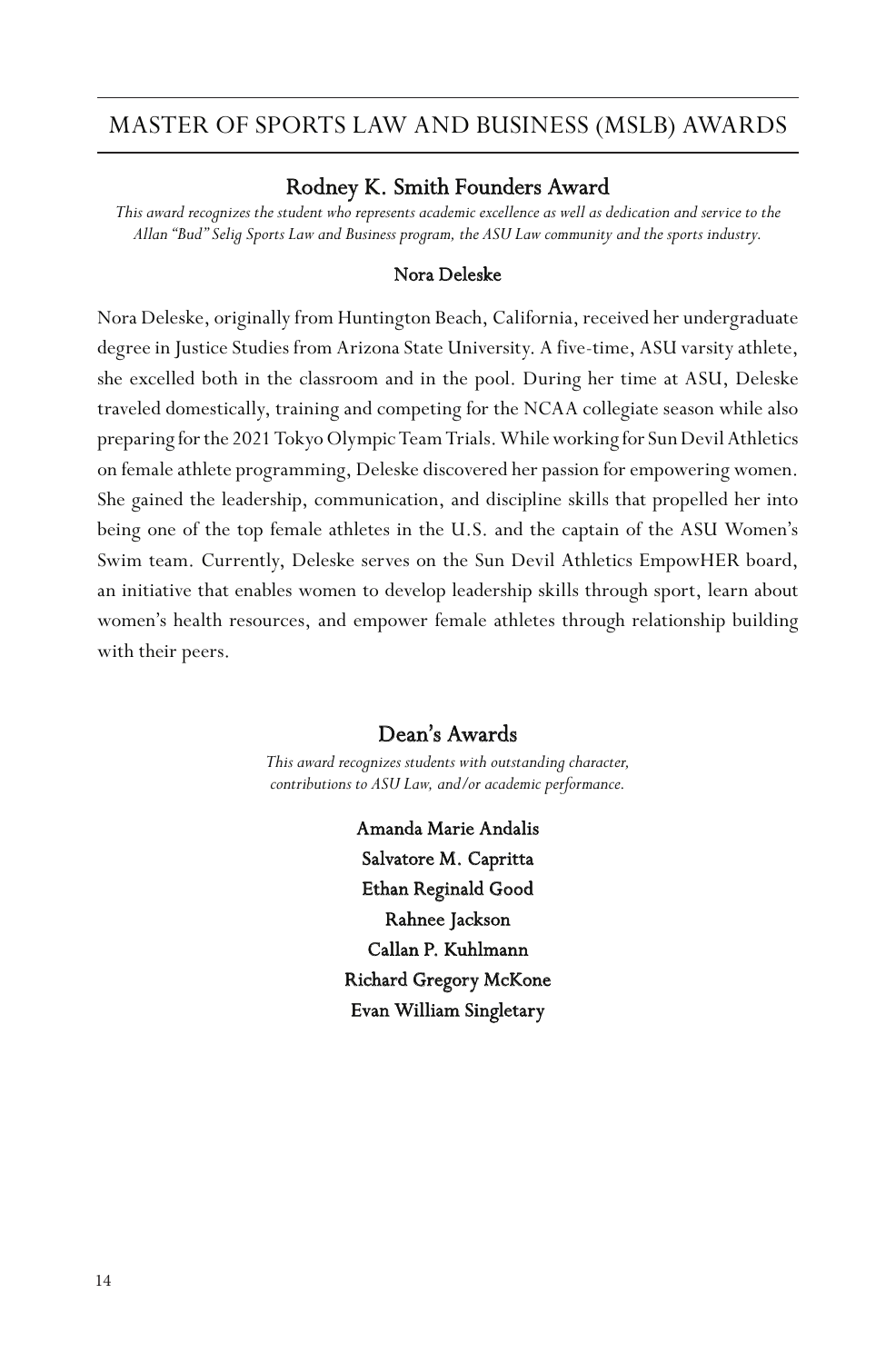# JURIS DOCTOR AWARDS

#### John S. Armstrong Award

*This award is selected by the faculty on the basis of academic performance and contributions to ASU Law.* 

#### Madison Paige Leake

Madison Leake graduated summa cum laude with an undergraduate degree in Criminology & Criminal Justice from Arizona State University. During her time at ASU Law, she has especially enjoyed mentoring first-year students as a teaching assistant for Professor Jessica Berch and Professor and for Associate Deputy Director of the Academy, Ben McJunkin. Additionally, Leake served as a research assistant for Professor Berch, helping draft and edit annotations for the Federal Rules of Evidence Manual and was also a member of the Arizona State Law Journal. After graduation, Leake is excited to join Burch & Cracchiolo, the firm she has worked at since her 1L year. Leake will be a part of the zoning and real estate groups, a group she has already had the opportunity to help obtain variances, permits, and other land use entitlements for important developments throughout Phoenix.

#### The Strouse Prize

*This prize recognizes the student whose academic strengths, contributions to the Center for Law, Science and Innovation, and personal qualities closely mirror those of beloved faculty member, Professor Dan Strouse.* 

#### Matthew Ruth

Matthew Ruth graduated with an undergraduate degree in psychology and a minor in computer science from McGill University. As an ASU Law student, Ruth worked as a research assistant for two professors, and he studied for a year at the ASU Washington D.C. location while working for a trade association advocating on behalf of software developers. During his 3L year, Ruth served as a senior executive editor for Jurimetrics, The Journal of Law, Science and Technology. He was also a Center for Law, Science, and Innovation scholar and a 2L representative for the Intellectual Property Student Association. After graduation, Ruth will join the Knobbe Martens San Diego office.

#### The Mary M. Schroeder Public Interest Prize

*This prize recognizes the student who has committed to practice in public-interest law upon admission to the Bar.* 

#### Jillian Knox

#### Justice Sandra Day O'Connor Award

*Given by Jacqueline Norton (JD '76) and the Honorable Barry Silverman ( JD '76) in honor of Justice O'Connor. The award recognizes excellence in Constitutional Law studies.*

#### Corinne D. Heinstein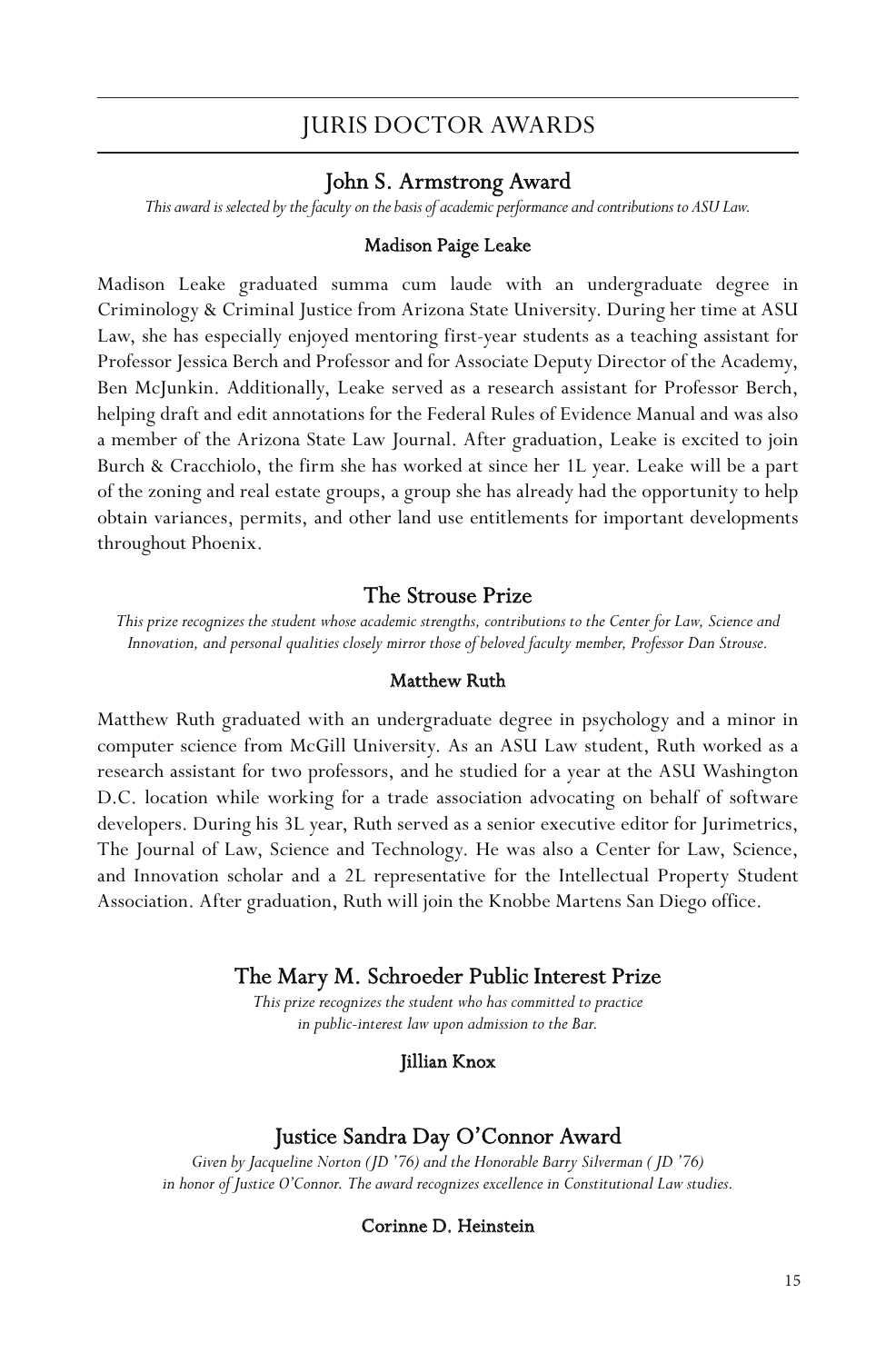# John J. Ross Award

*This award recognizes the student who has excelled in business law, including business organizations, securities regulations, and commercial transactions.*

#### Tessa Rae Patterson

#### Alan A. Matheson Service Award

*This award recognizes a student for outstanding service to ASU Law.*

#### Janessa Ella Doyle

#### International Academy of Trial Lawyers Award

*This award recognizes the outstanding student(s) in trial advocacy and clinical work.*

#### Trevor Bryce Cook

### Judge Mary M. Schroeder Federal Practice Award

*This award recognizes the student who has demonstrated excellence in academic achievement and shown particular interest in a federal practice area.*

#### Sean M. Dix

#### W. P. Carey/Armstrong Prize for Achievement in Public Service

*This award recognizes the student with the greatest contribution to public service and exemplifies "doing good while doing well" at ASU Law.*

#### Jason Barrie Wood

#### National Association of Women Lawyers Outstanding Graduate Award

*This award recognizes the student who has contributed to the advancement of women in society, promotes issues and concerns of women in the legal profession, exhibits motivation, tenacity and enthusiasm, and demonstrates high academic achievement.*

#### Hannah M. Eaton

#### Helen Levine Cohen Advocacy Award

*Established by Professor Jason K. Cohen, this award recognizes the student who has demonstrated the highest caliber of advocacy on behalf of the LGBTQ+ community.*

#### Jonathan J. Chavez

#### American Board Of Trial Advocates Bill Jones Trial Advocacy Award

*This award recognizes the student who has demonstrated excellence in trial advocacy, professionalism and academic performance.*

#### Jacob L. Stock

#### Janet S. Mueller Oral Advocacy Award

*This award recognizes the student who has excelled in oral advocacy and moot court competition.*

#### Renee Guerin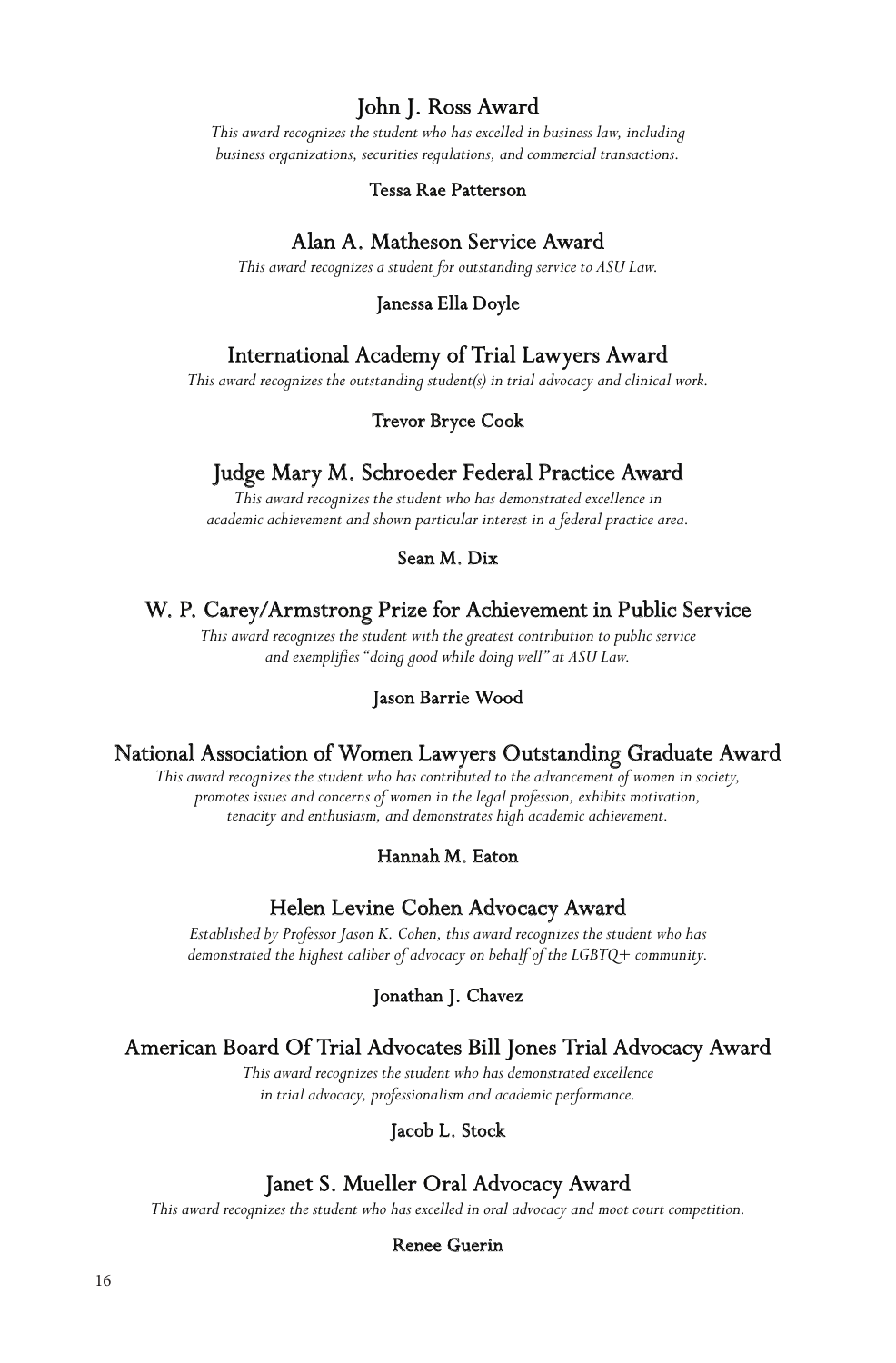# Paul Holloway Trial Advocacy Award

*This award honors the student who has earned a Trial Advocacy Certificate and whose advocacy skills are most reflective of the fulfillment of the program's goals.*

#### Kaitlyn E. Smith

#### Liburdi Family Public Policy Award

*This award honors the student who has made substantial contributions to public policy issues, or who has accepted or is pursuing a job in public policy development.*

#### Michelle Elizabeth Gaynor

#### Order of the Barristers

*The Order of Barristers is a national honorary organization whose purpose is the encouragement of oral advocacy and brief writing skills through effective law school appellate moot court and mock trial programs. The Order recognizes graduating law students who have excelled in moot court and mock trial activities while at ASU Law.*

John A. Butzer Shayna Rebecca Frieden Alexandra Glover Renee Marie Guerin

Yeonjae (Iris) Lim Adin Jessica Tarr Molly S. Walker

#### JD Dean's Awards

*This award recognizes students with outstanding character, contributions to ASU Law, and/or academic performance.*

Brianna Alford Jessica Ann Armfield Josh H. Bethea Sarah A. Brunswick Roman Buss Gideon Cionelo Monya N. Cohen Raynee Suzanne Cooper Cole Cribari Sydney A. Finley Kacie E. Fountain

Shayna R. Frieden Alexandra M. Glover Teddy Gonzalez Andrew A. Jacobsohn Sara Y. Kizer Hanna N. Reinke Ashlyn Saenz-Ochoa Chandler K. Smith Jacinda V. Stephens Vanessa Dawn Stockwill Priyal Yogesh Thakkar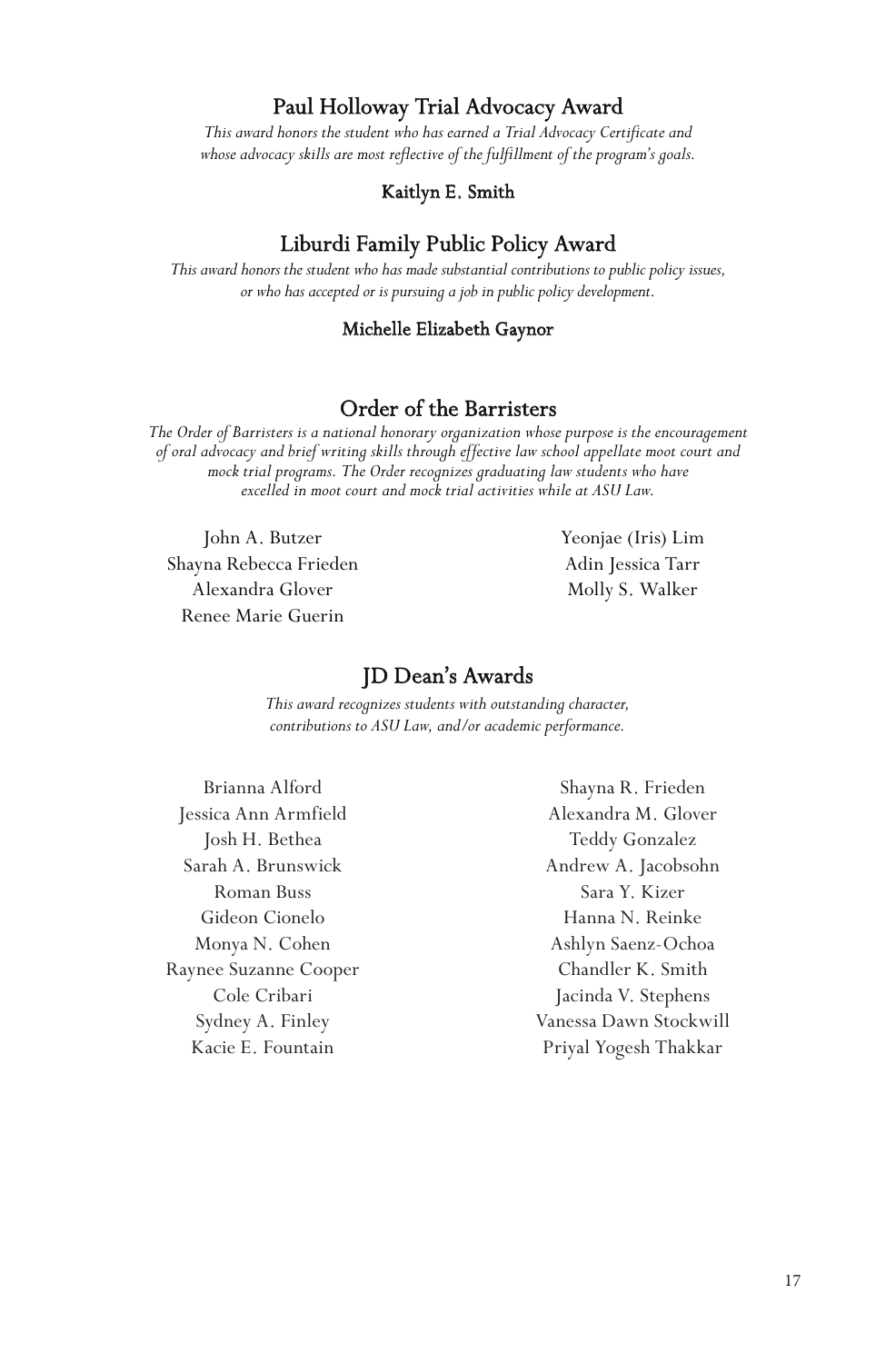# PRO BONO DISTINCTION

#### *Highest Pro Bono Distinction*

*Awarded to students who contributed 150 or more hours of pro bono service while attending law school.*

Michael Vincent Amato Sierra Caitlyn Apillanes Audrey Kay Blakley Anna Boerwinkle Catherine R. Bradshaw Samantha J. Brown Adam Taylor Bryant Roman Buss John Austin Butzer Ian M. Cobb Robert Connolly Trevor Bryce Cook Chloe N. Diaz Alexandra B. Eagle Jordan John Esser Russell B. Facente Lindsay R. Ficklin Sharon R. Foster Kacie E. Fountain Rebecca Freed Teddy Gonzalez Victoria J. Hawley Chelsea A. Hayes Dallin B. Hendricks Katarina A. Hernandez Tomas A. Hull

Andrea Lee Humphreys Jordan Ashley Igo Raymond Kim Jr. Sara Y. Kizer Jillian Knox Isaac Patrick Kort-Meade McKenzie Ellen List Kole J. Lyons Nicholas W. Merritt Lucas J. Minnick Monica A. Nolan Kate W. Peterson Kalah Polk Maria T. Raciti Mackenzie E. Robinson Rilee E. Robinson Alexander James Rudolph Ashlyn Saenz-Ochoa Jose Antonio Sanchez Hernandez Kaitlyn E Smith Jacob L. Stock Krystina E Temirbolatov Priyal Yogesh Thakkar Nikolas T. Thompson Jason Barrie Wood Ileen Virginia Younan

#### *High Pro Bono Distinction*

*Awarded to students who contributed 100-149 hours of pro bono service while attending law school.*

Aaron R. Clark Liliana R. Elliott Emily C. Hastings Matthew R. Holt Amanda J. Julian Jill A. McEldowney Bethel Joy Nager

Tessa Rae Patterson Anthony Christopher Proano Kaitlin N. Stanley Evan R. Stele Molly S. Walker Dwight Witherspoon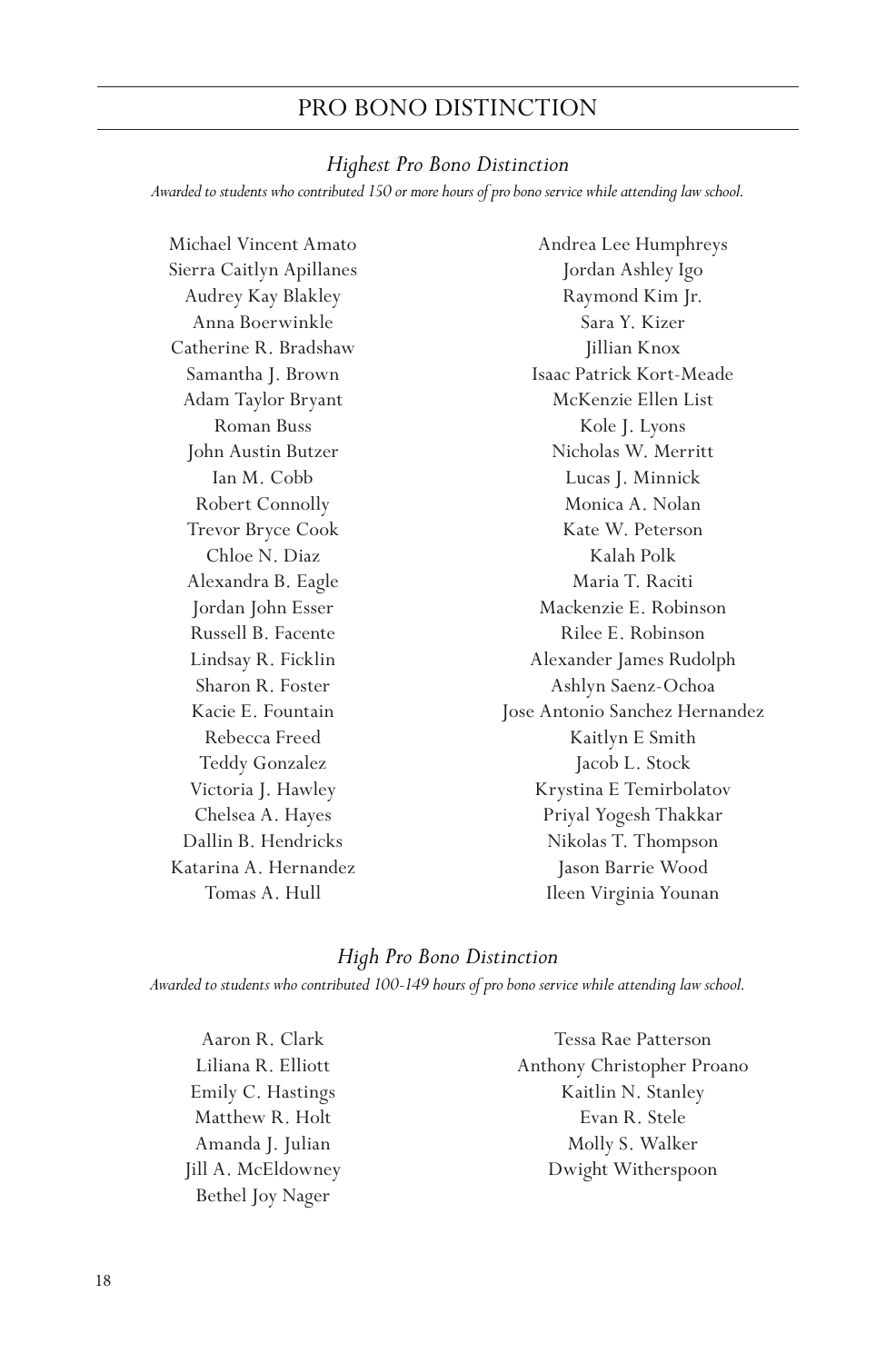*Pro Bono Distinction Awarded to students who contributed 50-99 hours of pro bono service while attending law school.*

Josh H. Bethea Jonathan J. Chavez Elyssa Daniele Creary-Scher Shayna R. Frieden Katelyn Anne Giel Alexandra M. Glover Alexandra Masden Griffiths Jasmyn Mariah Kamal Ara Kang Yeonjae Lim

Tihanne K. Mar-Shall Caleb Morey Alyssa R. Padilla Emily Parker Alexa Victoria Penalosa Hanna Reinke Andria Talis Savitch David E Lee Two Eagles Streamer Adin Jessica Tarr

# 2021 PAST GRADUATES IN ATTENDANCE

# MASTER OF LAWS (LLM) GRADUATES

Jane Eiben

# MASTER OF LEGAL STUDIES (MLS) GRADUATES

Natalie Abegesah Kristen Bumpas Brittany Chetochine Mhark Jhazeel Esteban

Karen Gay Chip Loghry Monet Smith Sally Young

# MASTER OF SPORTS LAW AND BUSINESS (MSLB) GRADUATES

Aaron Castro Parker Farris Stephanie Pajot

Alyssa Rodarte Lorato Sargeant Stephanie Wolf

# JURIS DOCTOR (JD) GRADUATES

Caitlin Doak Erin Hreha

Julide Mencek MacArthur Stant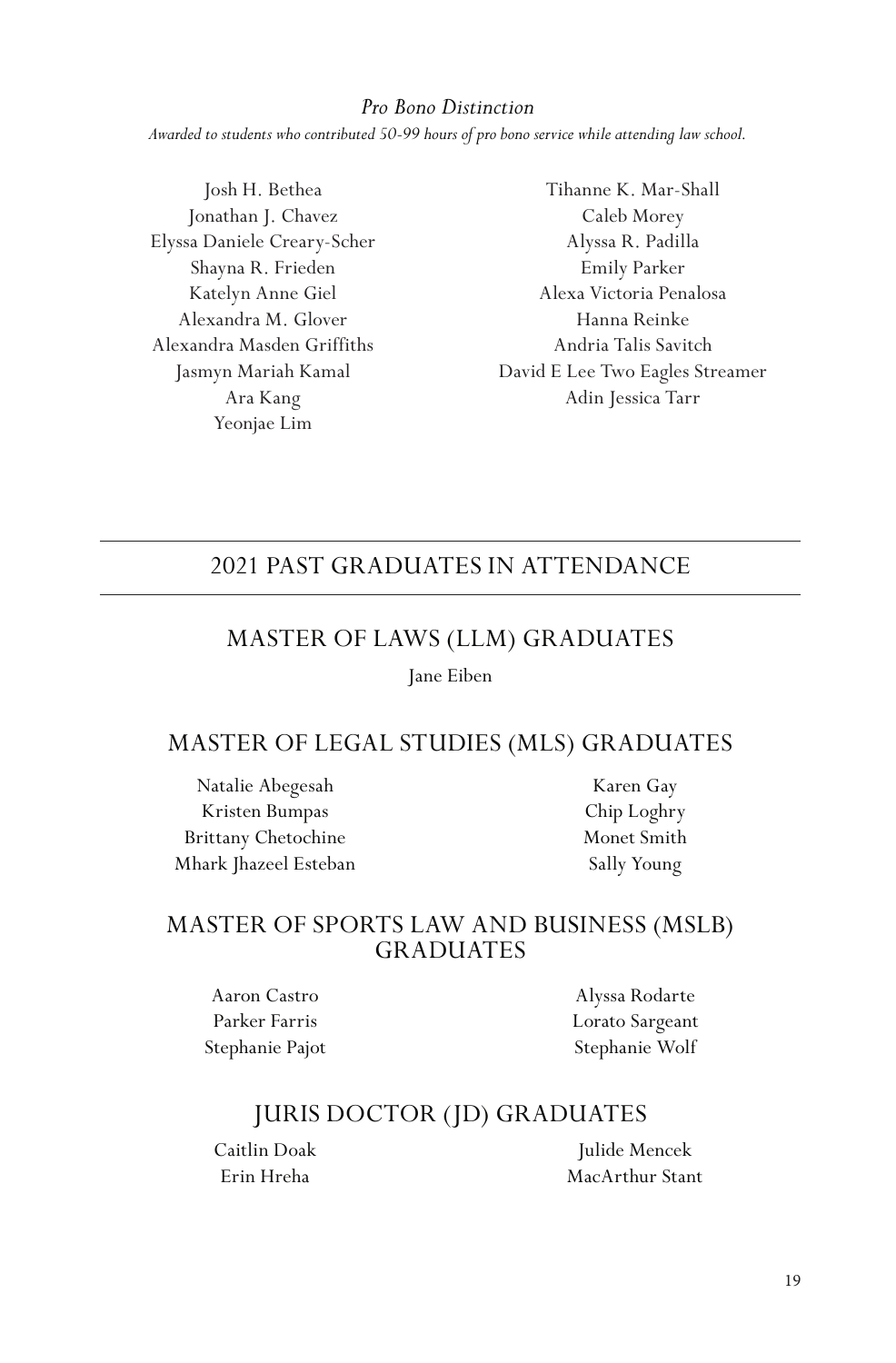# 2020 PAST GRADUATES IN ATTENDANCE

# MASTER OF LEGAL STUDIES (MLS) GRADUATES

Norma Abbl Marilyn Castro Shuvonda Clark Kendra Dixie Chloe Franco Rene Frederick Sophia Garcia Rochelle James

Karin Jinbo Mariana Maldonado Lorena McKinley Nicolette Oviedo Trevor Paladino Monet Smith Jacqueline Tarkington

# MASTER OF SPORTS LAW AND BUSINESS (MSLB) GRADUATES

Michael Corrente Rene Matusiak

# JURIS DOCTOR (JD) GRADUATES

Jenny Adams Kris Beecher Sydney Brewer Jacob Brown Emily Cappa Pablo Castellanos Colleen Contreras Michael Corrente Haidyn DiLorenzo Joshua Doty Cynthia Freeman Kristin Hooker Kaylee Ivy Christina Jovanovic

Erin Maher Austin Marshall Rezarta Mataj Cody Matera Krislin Nuzum Risa Rahman Jake Rapp Alexandria Saquella Cameron Stanley Laura Tomaszewski Erika Weiler Irvin Williams Victoria Wisthoff